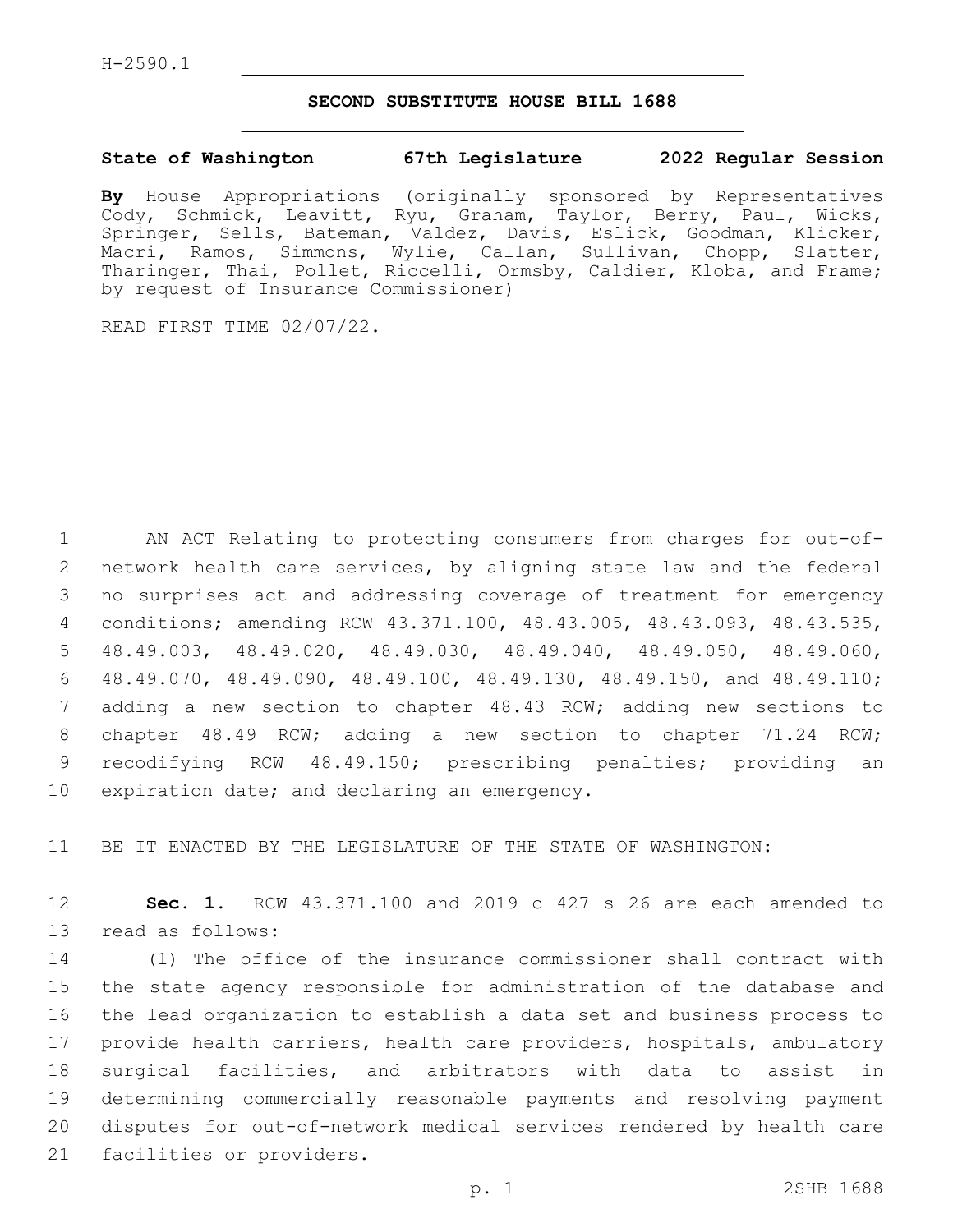(a) The data set and business process must be developed in collaboration with health carriers, health care providers, hospitals, 3 and ambulatory surgical facilities.

 (b) The data set must provide the amounts for the services described in RCW 48.49.020. The data used to calculate the median in- network and out-of-network allowed amounts and the median billed charge amounts by geographic area, for the same or similar services, must be drawn from commercial health plan claims, and exclude medicare and medicaid claims as well as claims paid on other than a 10 fee-for-service basis.

 (c) The data set and business process must be available beginning November 1, 2019, and must be reviewed by an advisory committee 13 established under ((chapter 43.371 RCW)) this chapter that includes representatives of health carriers, health care providers, hospitals, and ambulatory surgical facilities for validation before use.

 (2) The 2019 data set must be based upon the most recently available full calendar year of claims data. The data set for each subsequent year must be adjusted by applying the consumer price index-medical component established by the United States department of labor, bureau of labor statistics to the previous year's data set.

 (3) Until December 31, 2030, the office of the insurance commissioner shall contract with the state agency responsible for administration of the database or other organizations biennially beginning in 2022, for an analysis of commercial health plan claims data to assess any impact that chapter 48.49 RCW or P.L. 116-260 have had or may have had on payments to participating and nonparticipating providers and facilities and on the volume and percentage of claims that are provided by participating compared to nonparticipating providers. To the extent that data related to self-funded group health plans is available within funds appropriated for this purpose, the analysis may include such data. The first analysis shall compare 2019 claims data to the most recent full year's claims data. The analysis must be published on the website of the office of the insurance commissioner, with the first analysis published on or before December 15, 2022.

 **Sec. 2.** RCW 48.43.005 and 2020 c 196 s 1 are each amended to 37 read as follows:

 Unless otherwise specifically provided, the definitions in this 39 section apply throughout this chapter.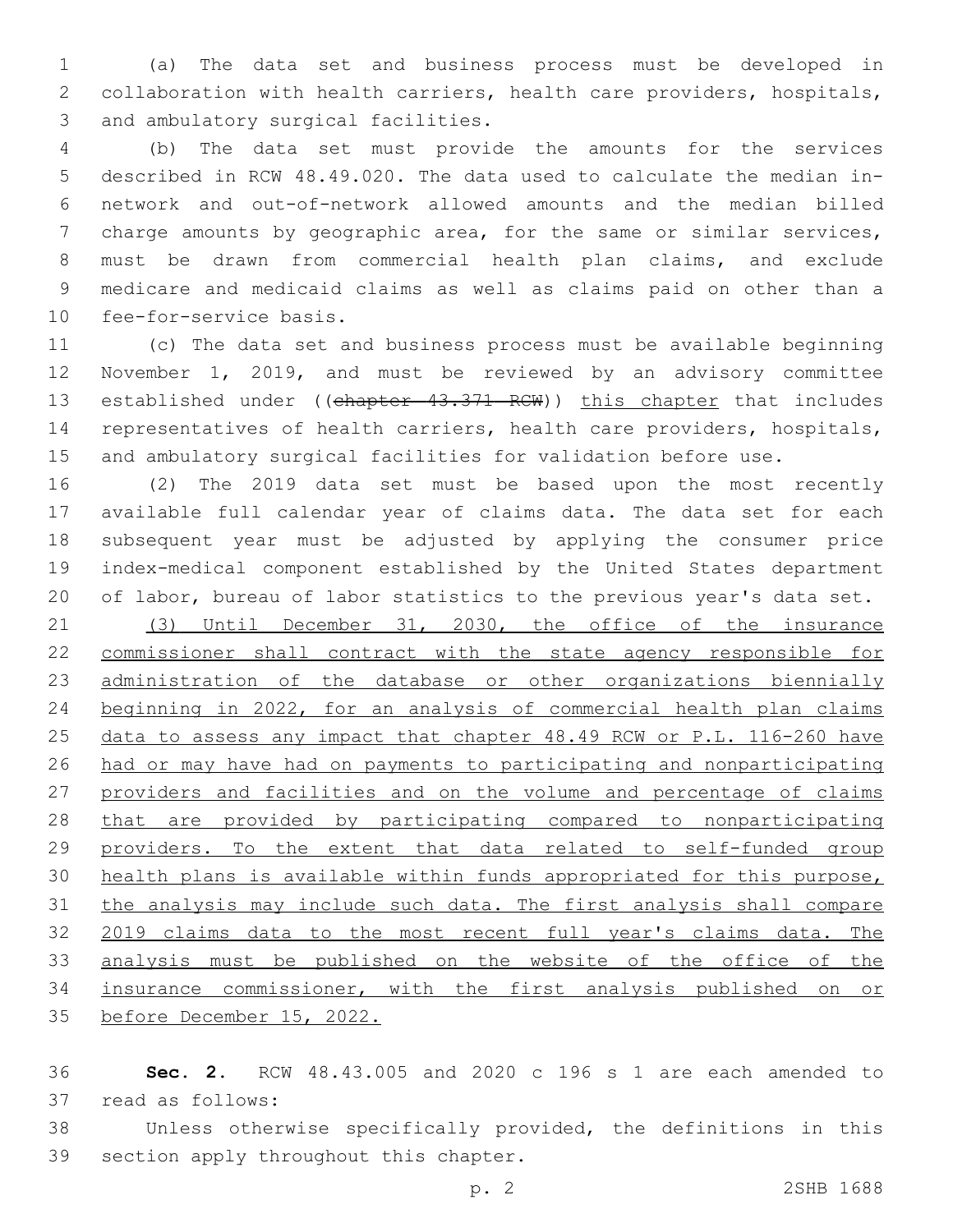(1) "Adjusted community rate" means the rating method used to establish the premium for health plans adjusted to reflect actuarially demonstrated differences in utilization or cost attributable to geographic region, age, family size, and use of 5 wellness activities.

 (2) "Adverse benefit determination" means a denial, reduction, or termination of, or a failure to provide or make payment, in whole or in part, for a benefit, including a denial, reduction, termination, or failure to provide or make payment that is based on a determination of an enrollee's or applicant's eligibility to participate in a plan, and including, with respect to group health plans, a denial, reduction, or termination of, or a failure to provide or make payment, in whole or in part, for a benefit resulting from the application of any utilization review, as well as a failure to cover an item or service for which benefits are otherwise provided because it is determined to be experimental or investigational or not 17 medically necessary or appropriate.

 (3) "Allowed amount" means the maximum portion of a billed charge a health carrier will pay, including any applicable enrollee cost- sharing responsibility, for a covered health care service or item rendered by a participating provider or facility or by a 22 nonparticipating provider or facility.

 (4) "Applicant" means a person who applies for enrollment in an individual health plan as the subscriber or an enrollee, or the 25 dependent or spouse of a subscriber or enrollee.

26 (5) "Balance bill" means a bill sent to an enrollee by ((an out-27 of-network)) a nonparticipating provider or facility for health care services provided to the enrollee after the provider or facility's billed amount is not fully reimbursed by the carrier, exclusive of 30 permitted cost-sharing.

 (6) "Basic health plan" means the plan described under chapter 32 70.47 RCW, as revised from time to time.

 (7) "Basic health plan model plan" means a health plan as 34 required in RCW 70.47.060(2)(e).

 (8) "Basic health plan services" means that schedule of covered health services, including the description of how those benefits are to be administered, that are required to be delivered to an enrollee under the basic health plan, as revised from time to time.

 (9) "Board" means the governing board of the Washington health benefit exchange established in chapter 43.71 RCW.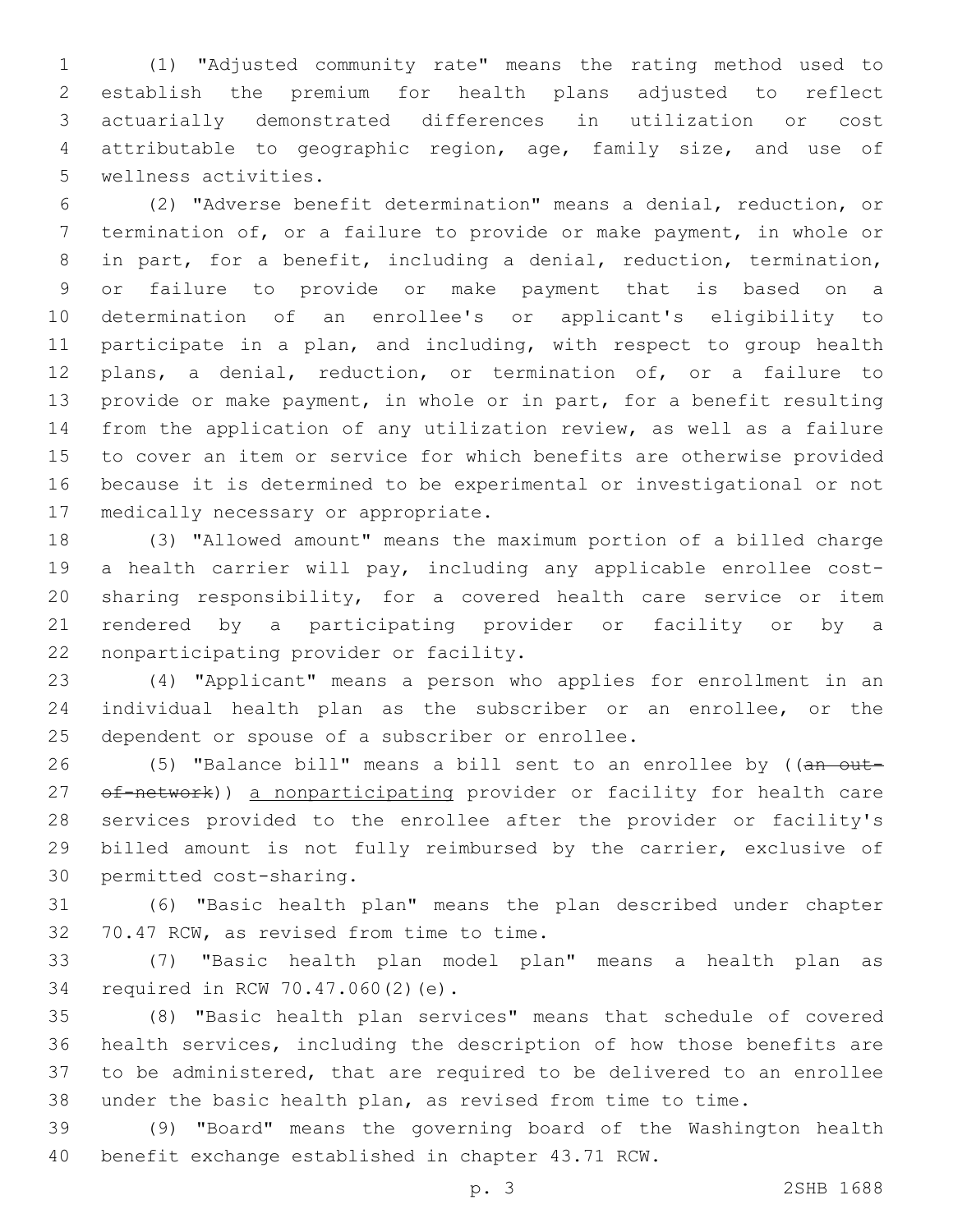(10)(a) For grandfathered health benefit plans issued before January 1, 2014, and renewed thereafter, "catastrophic health plan" 3 means:

 (i) In the case of a contract, agreement, or policy covering a single enrollee, a health benefit plan requiring a calendar year deductible of, at a minimum, one thousand seven hundred fifty dollars and an annual out-of-pocket expense required to be paid under the plan (other than for premiums) for covered benefits of at least three thousand five hundred dollars, both amounts to be adjusted annually 10 by the insurance commissioner; and

 (ii) In the case of a contract, agreement, or policy covering more than one enrollee, a health benefit plan requiring a calendar year deductible of, at a minimum, three thousand five hundred dollars and an annual out-of-pocket expense required to be paid under the plan (other than for premiums) for covered benefits of at least six thousand dollars, both amounts to be adjusted annually by the 17 insurance commissioner.

 (b) In July 2008, and in each July thereafter, the insurance commissioner shall adjust the minimum deductible and out-of-pocket expense required for a plan to qualify as a catastrophic plan to reflect the percentage change in the consumer price index for medical care for a preceding twelve months, as determined by the United States department of labor. For a plan year beginning in 2014, the out-of-pocket limits must be adjusted as specified in section 1302(c)(1) of P.L. 111-148 of 2010, as amended. The adjusted amount 26 shall apply on the following January 1st.

 (c) For health benefit plans issued on or after January 1, 2014, 28 "catastrophic health plan" means:

 (i) A health benefit plan that meets the definition of catastrophic plan set forth in section 1302(e) of P.L. 111-148 of 31 2010, as amended; or

 (ii) A health benefit plan offered outside the exchange marketplace that requires a calendar year deductible or out-of-pocket expenses under the plan, other than for premiums, for covered benefits, that meets or exceeds the commissioner's annual adjustment 36 under (b) of this subsection.

 (11) "Certification" means a determination by a review organization that an admission, extension of stay, or other health care service or procedure has been reviewed and, based on the information provided, meets the clinical requirements for medical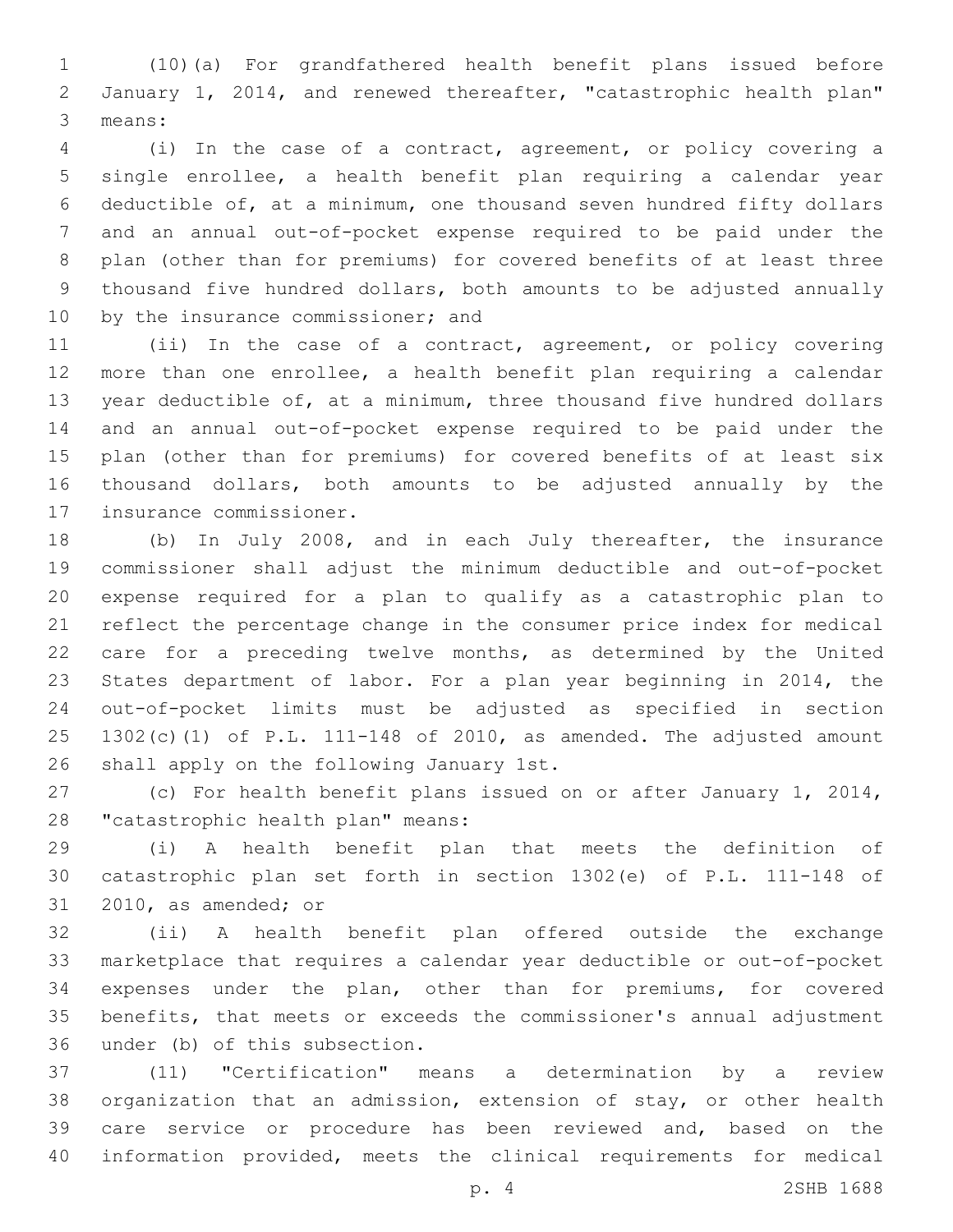necessity, appropriateness, level of care, or effectiveness under the 2 auspices of the applicable health benefit plan.

 (12) "Concurrent review" means utilization review conducted during a patient's hospital stay or course of treatment.

 (13) "Covered person" or "enrollee" means a person covered by a health plan including an enrollee, subscriber, policyholder, beneficiary of a group plan, or individual covered by any other 8 health plan.

 (14) "Dependent" means, at a minimum, the enrollee's legal spouse and dependent children who qualify for coverage under the enrollee's 11 health benefit plan.

 (15) "Emergency medical condition" means a medical, mental health, or substance use disorder condition manifesting itself by acute symptoms of sufficient severity including, but not limited to, severe pain or emotional distress, such that a prudent layperson, who possesses an average knowledge of health and medicine, could reasonably expect the absence of immediate medical, mental health, or substance use disorder treatment attention to result in a condition (a) placing the health of the individual, or with respect to a pregnant woman, the health of the woman or her unborn child, in serious jeopardy, (b) serious impairment to bodily functions, or (c) 22 serious dysfunction of any bodily organ or part.

23 (16) "Emergency services" means  $((a))$ :

 (a)(i) A medical screening examination, as required under section 25 1867 of the social security act (42 U.S.C. Sec. 1395dd), that is within the capability of the emergency department of a hospital, including ancillary services routinely available to the emergency 28 department to evaluate that emergency medical condition( $\sqrt{1 - \text{and}}$ further medical));

 (ii) Medical examination and treatment, to the extent they are within the capabilities of the staff and facilities available at the hospital, as are required under section 1867 of the social security act (42 U.S.C. Sec. 1395dd) to stabilize the patient. Stabilize, with respect to an emergency medical condition, has the meaning given in 35 section 1867(e)(3) of the social security act (42 U.S.C. Sec. 36 1395dd(e)(3)); and

 (iii) Covered services provided by staff or facilities of a hospital after the enrollee is stabilized and as part of outpatient observation or an inpatient or outpatient stay with respect to the visit during which screening and stabilization services have been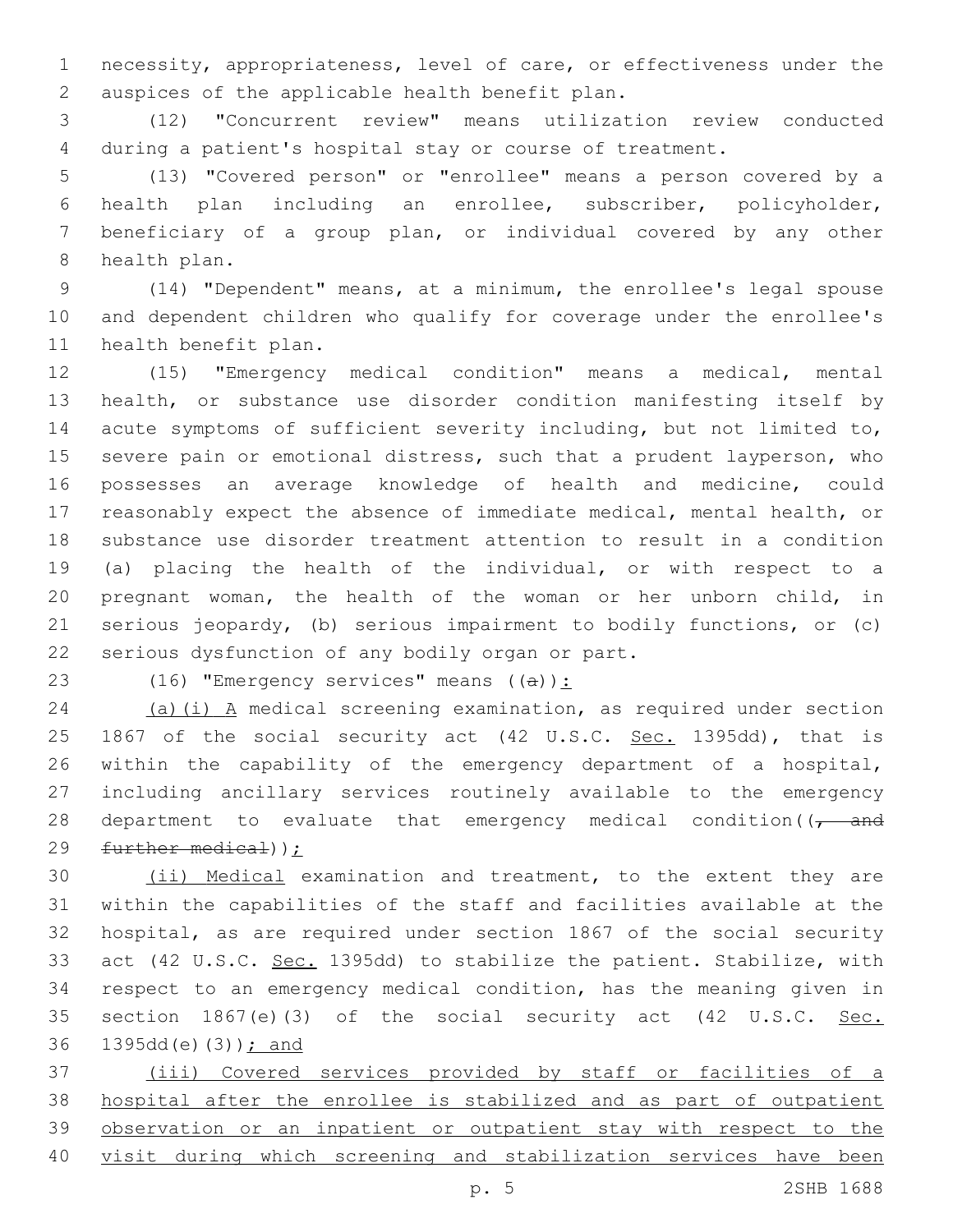furnished. Poststabilization services relate to medical, mental 2 health, or substance use disorder treatment necessary in the short term to avoid placing the health of the individual, or with respect to a pregnant woman, the health of the woman or her unborn child, in serious jeopardy, serious impairment to bodily functions, or serious 6 dysfunction of any bodily organ or part; or

 (b)(i) A screening examination that is within the capability of a behavioral health emergency services provider including ancillary services routinely available to the behavioral health emergency 10 services provider to evaluate that emergency medical condition;

 (ii) Examination and treatment, to the extent they are within the capabilities of the staff and facilities available at the behavioral 13 health emergency services provider, as are required under section 1867 of the social security act (42 U.S.C. Sec. 1395dd) or as would be required under such section if such section applied to behavioral 16 health emergency services providers, to stabilize the patient. 17 Stabilize, with respect to an emergency medical condition, has the meaning given in section 1867(e)(3) of the social security act (42 U.S.C. Sec. 1395dd(e)(3)); and

 (iii) Covered behavioral health services provided by staff or facilities of a behavioral health emergency services provider after the enrollee is stabilized and as part of outpatient observation or an inpatient or outpatient stay with respect to the visit during which screening and stabilization services have been furnished. Poststabilization services relate to mental health or substance use disorder treatment necessary in the short term to avoid placing the health of the individual, or with respect to a pregnant woman, the health of the woman or her unborn child, in serious jeopardy, serious impairment to bodily functions, or serious dysfunction of any bodily 30 organ or part.

 (17) "Employee" has the same meaning given to the term, as of January 1, 2008, under section 3(6) of the federal employee 33 retirement income security act of 1974.

 (18) "Enrollee point-of-service cost-sharing" or "cost-sharing" means amounts paid to health carriers directly providing services, health care providers, or health care facilities by enrollees and may 37 include copayments, coinsurance, or deductibles.

- (19) "Essential health benefit categories" means:
- 39 (a) Ambulatory patient services;
- (b) Emergency services;40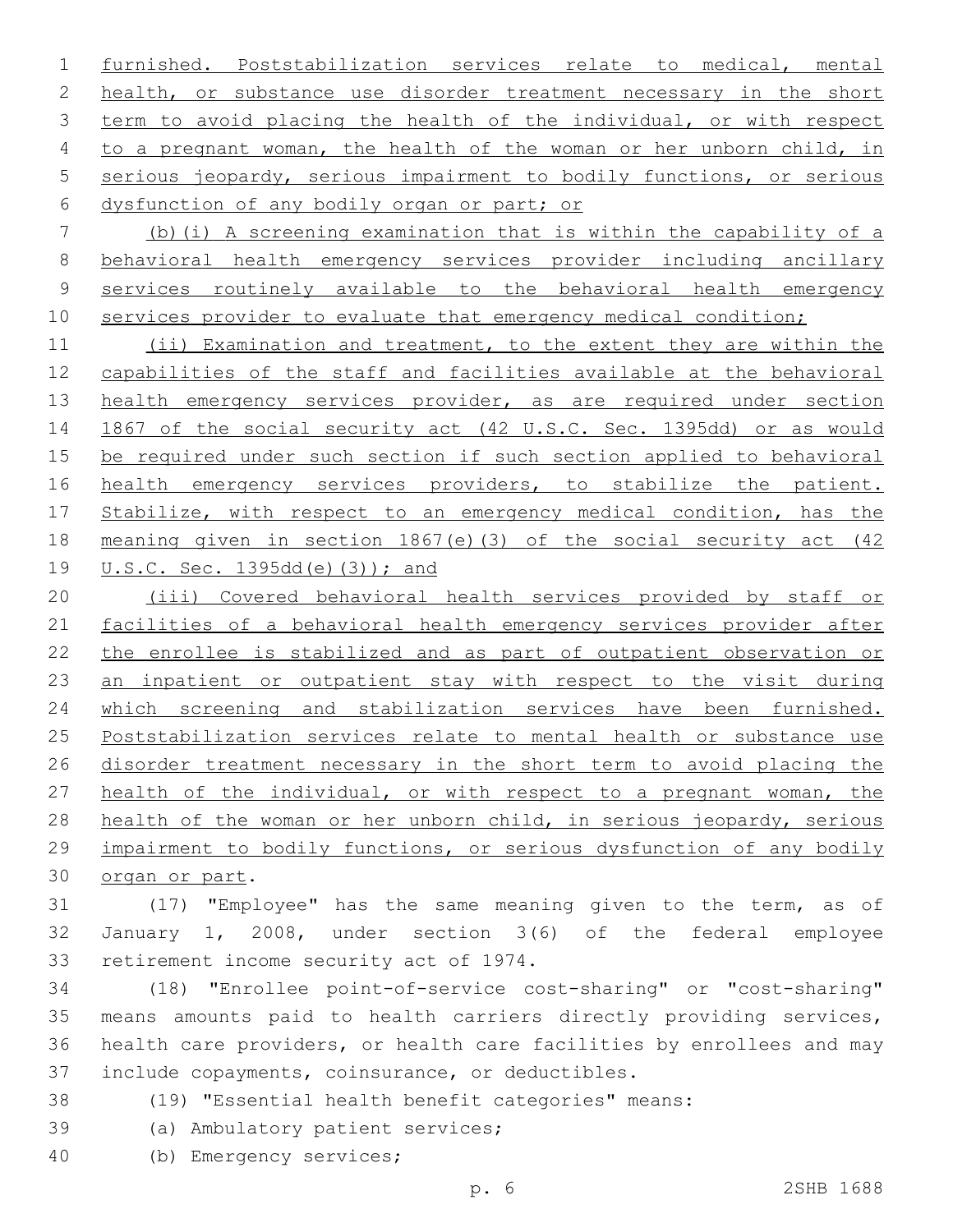- 
- (c) Hospitalization;1

2 (d) Maternity and newborn care;

 (e) Mental health and substance use disorder services, including 4 behavioral health treatment;

5 (f) Prescription drugs;

(g) Rehabilitative and habilitative services and devices;

7 (h) Laboratory services;

 (i) Preventive and wellness services and chronic disease 9 management; and

(j) Pediatric services, including oral and vision care.

 (20) "Exchange" means the Washington health benefit exchange 12 established under chapter 43.71 RCW.

 (21) "Final external review decision" means a determination by an independent review organization at the conclusion of an external 15 review.

 (22) "Final internal adverse benefit determination" means an adverse benefit determination that has been upheld by a health plan or carrier at the completion of the internal appeals process, or an adverse benefit determination with respect to which the internal appeals process has been exhausted under the exhaustion rules 21 described in RCW 48.43.530 and 48.43.535.

 (23) "Grandfathered health plan" means a group health plan or an individual health plan that under section 1251 of the patient protection and affordable care act, P.L. 111-148 (2010) and as 25 amended by the health care and education reconciliation act, P.L. 111-152 (2010) is not subject to subtitles A or C of the act as 27 amended.

 (24) "Grievance" means a written complaint submitted by or on behalf of a covered person regarding service delivery issues other than denial of payment for medical services or nonprovision of medical services, including dissatisfaction with medical care, waiting time for medical services, provider or staff attitude or demeanor, or dissatisfaction with service provided by the health 34 carrier.

 (25) "Health care facility" or "facility" means hospices licensed under chapter 70.127 RCW, hospitals licensed under chapter 70.41 RCW, rural health care facilities as defined in RCW 70.175.020, psychiatric hospitals licensed under chapter 71.12 RCW, nursing homes licensed under chapter 18.51 RCW, community mental health centers licensed under chapter 71.05 or 71.24 RCW, kidney disease treatment

p. 7 2SHB 1688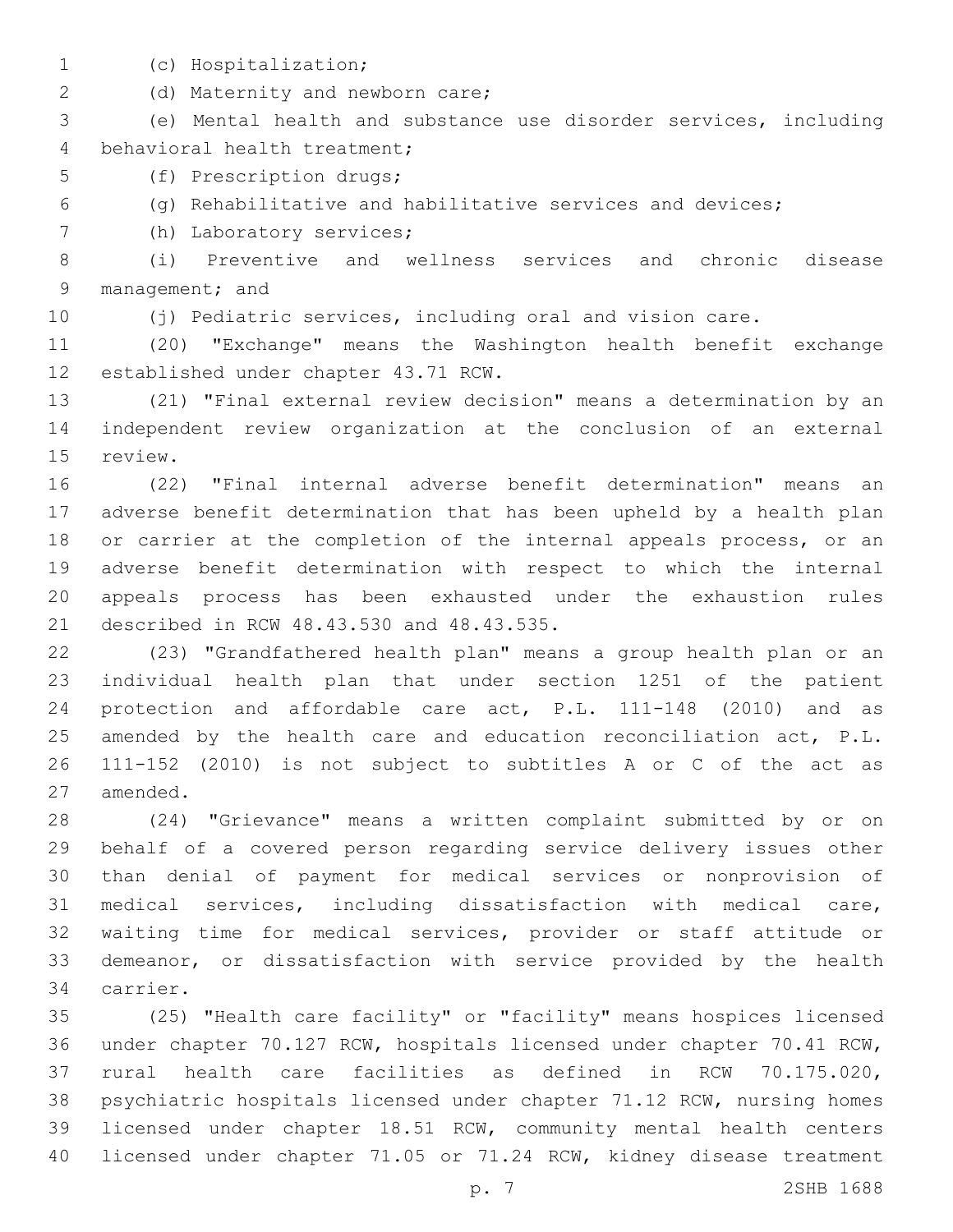centers licensed under chapter 70.41 RCW, ambulatory diagnostic, 2 treatment, or surgical facilities licensed under chapter 70.41 or 70.230 RCW, drug and alcohol treatment facilities licensed under chapter 70.96A RCW, and home health agencies licensed under chapter 70.127 RCW, and includes such facilities if owned and operated by a political subdivision or instrumentality of the state and such other facilities as required by federal law and implementing regulations.

(26) "Health care provider" or "provider" means:

 (a) A person regulated under Title 18 or chapter 70.127 RCW, to practice health or health-related services or otherwise practicing health care services in this state consistent with state law; or

 (b) An employee or agent of a person described in (a) of this subsection, acting in the course and scope of his or her employment.

 (27) "Health care service" means that service offered or provided by health care facilities and health care providers relating to the prevention, cure, or treatment of illness, injury, or disease.

 (28) "Health carrier" or "carrier" means a disability insurer regulated under chapter 48.20 or 48.21 RCW, a health care service contractor as defined in RCW 48.44.010, or a health maintenance organization as defined in RCW 48.46.020, and includes "issuers" as that term is used in the patient protection and affordable care act (P.L. 111-148).22

 (29) "Health plan" or "health benefit plan" means any policy, contract, or agreement offered by a health carrier to provide, arrange, reimburse, or pay for health care services except the 26 following:

 (a) Long-term care insurance governed by chapter 48.84 or 48.83 28 RCW;

 (b) Medicare supplemental health insurance governed by chapter 30 48.66 RCW;

 (c) Coverage supplemental to the coverage provided under chapter 32 55, Title 10, United States Code;

 (d) Limited health care services offered by limited health care service contractors in accordance with RCW 48.44.035;

(e) Disability income;35

 (f) Coverage incidental to a property/casualty liability insurance policy such as automobile personal injury protection 38 coverage and homeowner quest medical;

39 (g) Workers' compensation coverage;

40 (h) Accident only coverage;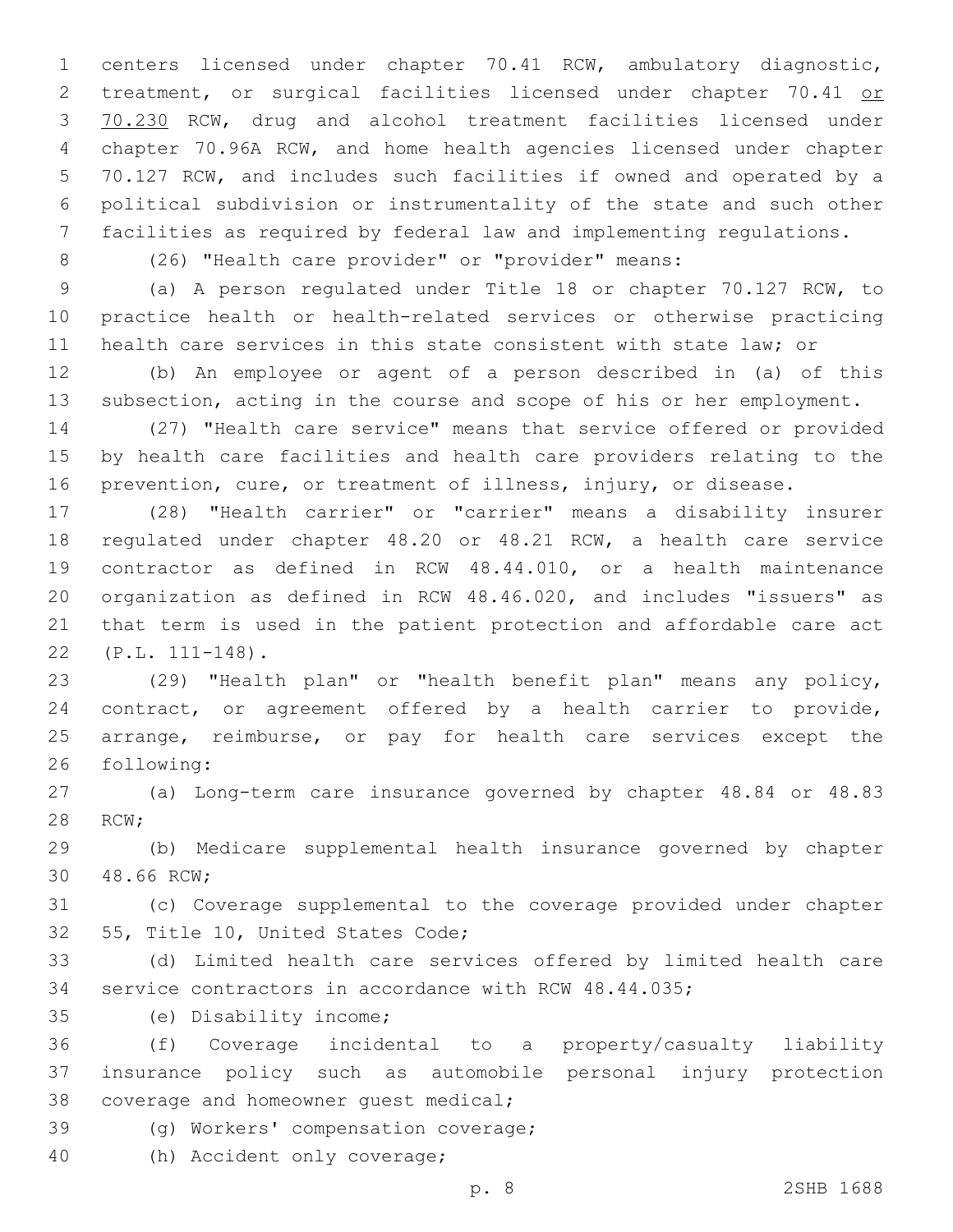(i) Specified disease or illness-triggered fixed payment insurance, hospital confinement fixed payment insurance, or other fixed payment insurance offered as an independent, noncoordinated benefit;4

(j) Employer-sponsored self-funded health plans;

(k) Dental only and vision only coverage;6

 (l) Plans deemed by the insurance commissioner to have a short- term limited purpose or duration, or to be a student-only plan that is guaranteed renewable while the covered person is enrolled as a regular full-time undergraduate or graduate student at an accredited higher education institution, after a written request for such classification by the carrier and subsequent written approval by the 13 insurance commissioner;

 (m) Civilian health and medical program for the veterans affairs 15 administration (CHAMPVA); and

 (n) Stand-alone prescription drug coverage that exclusively supplements medicare part D coverage provided through an employer group waiver plan under federal social security act regulation 42 19 C.F.R. Sec. 423.458(c).

 (30) "Individual market" means the market for health insurance coverage offered to individuals other than in connection with a group 22 health plan.

 (31) "In-network" or "participating" means a provider or facility that has contracted with a carrier or a carrier's contractor or subcontractor to provide health care services to enrollees and be reimbursed by the carrier at a contracted rate as payment in full for the health care services, including applicable cost-sharing 28 obligations.

 (32) "Material modification" means a change in the actuarial value of the health plan as modified of more than five percent but 31 less than fifteen percent.

 (33) "Open enrollment" means a period of time as defined in rule 33 to be held at the same time each year, during which applicants may enroll in a carrier's individual health benefit plan without being subject to health screening or otherwise required to provide evidence 36 of insurability as a condition for enrollment.

 (34) "Out-of-network" or "nonparticipating" means a provider or facility that has not contracted with a carrier or a carrier's contractor or subcontractor to provide health care services to 40 enrollees.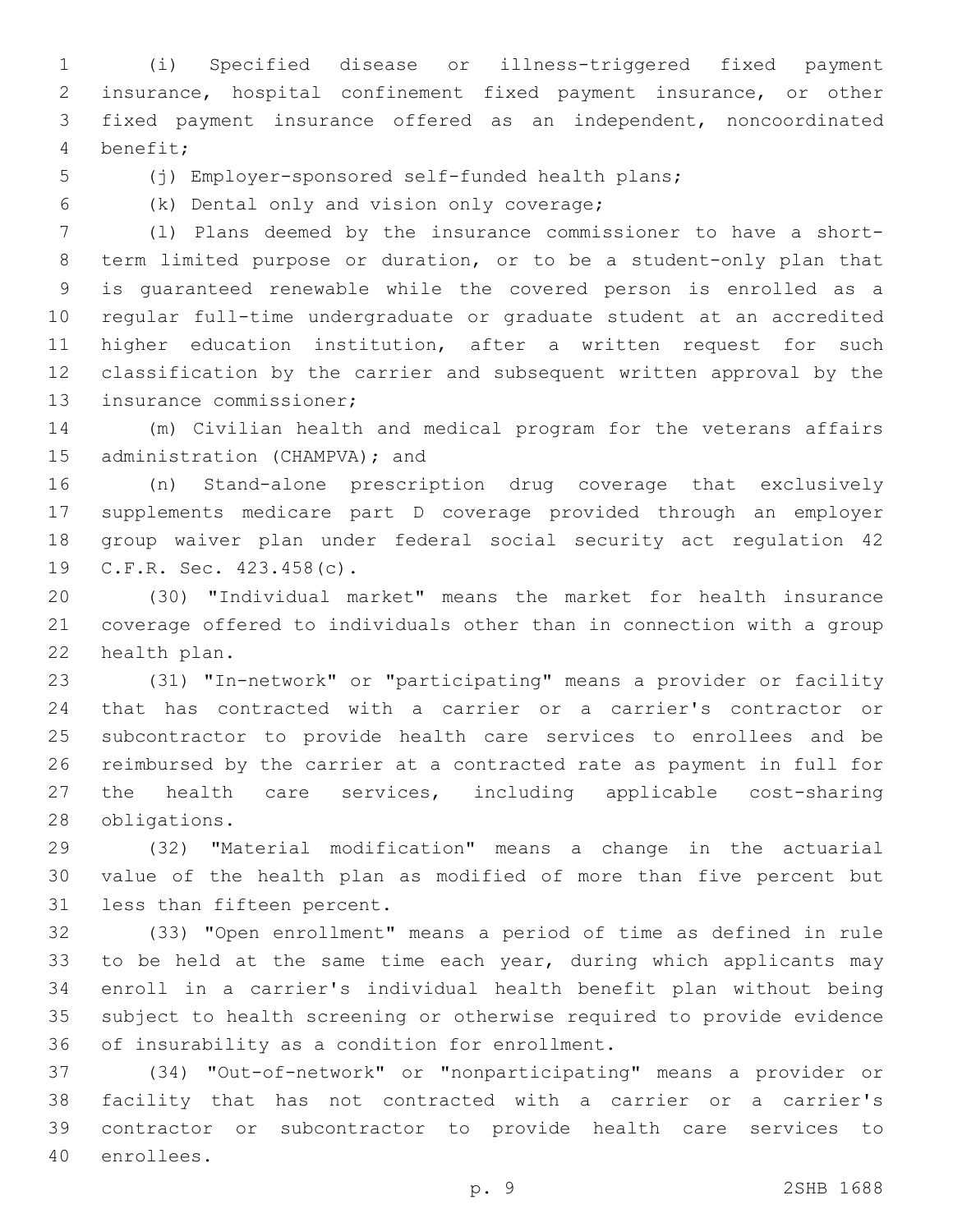(35) "Out-of-pocket maximum" or "maximum out-of-pocket" means the maximum amount an enrollee is required to pay in the form of cost- sharing for covered benefits in a plan year, after which the carrier covers the entirety of the allowed amount of covered benefits under 5 the contract of coverage.

 (36) "Preexisting condition" means any medical condition, illness, or injury that existed any time prior to the effective date 8 of coverage.

 (37) "Premium" means all sums charged, received, or deposited by a health carrier as consideration for a health plan or the 11 continuance of a health plan. Any assessment or any "membership," "policy," "contract," "service," or similar fee or charge made by a health carrier in consideration for a health plan is deemed part of the premium. "Premium" shall not include amounts paid as enrollee 15 point-of-service cost-sharing.

16 (38)(a) "Protected individual" means:

 (i) An adult covered as a dependent on the enrollee's health benefit plan, including an individual enrolled on the health benefit plan of the individual's registered domestic partner; or

 (ii) A minor who may obtain health care without the consent of a parent or legal guardian, pursuant to state or federal law.

 (b) "Protected individual" does not include an individual deemed not competent to provide informed consent for care under RCW 24 11.88.010(1)(e).

 (39) "Review organization" means a disability insurer regulated under chapter 48.20 or 48.21 RCW, health care service contractor as defined in RCW 48.44.010, or health maintenance organization as defined in RCW 48.46.020, and entities affiliated with, under contract with, or acting on behalf of a health carrier to perform a utilization review.30

 (40) "Sensitive health care services" means health services related to reproductive health, sexually transmitted diseases, substance use disorder, gender dysphoria, gender affirming care, 34 domestic violence, and mental health.

 (41) "Small employer" or "small group" means any person, firm, corporation, partnership, association, political subdivision, sole proprietor, or self-employed individual that is actively engaged in business that employed an average of at least one but no more than fifty employees, during the previous calendar year and employed at least one employee on the first day of the plan year, is not formed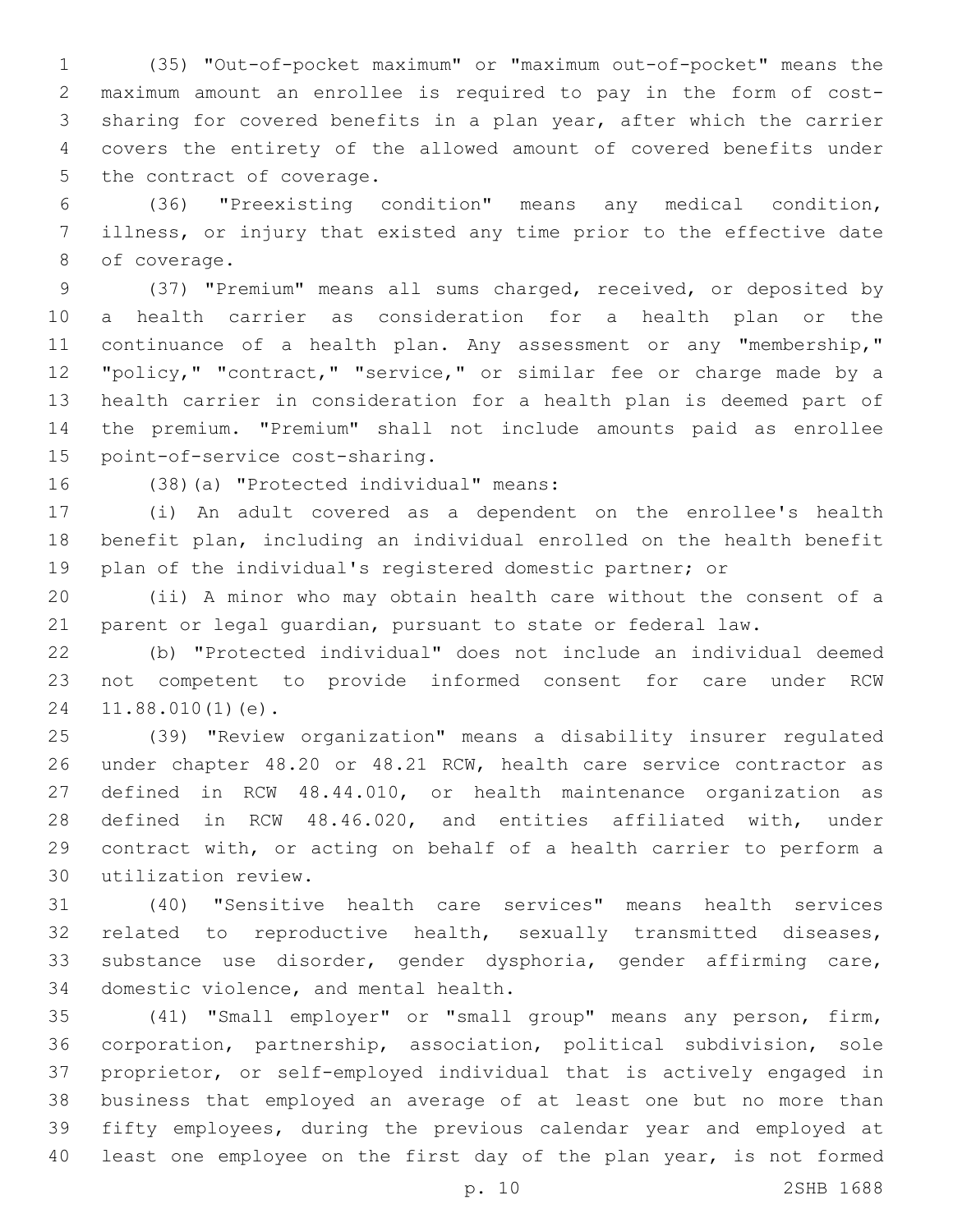primarily for purposes of buying health insurance, and in which a bona fide employer-employee relationship exists. In determining the number of employees, companies that are affiliated companies, or that are eligible to file a combined tax return for purposes of taxation by this state, shall be considered an employer. Subsequent to the issuance of a health plan to a small employer and for the purpose of determining eligibility, the size of a small employer shall be determined annually. Except as otherwise specifically provided, a small employer shall continue to be considered a small employer until the plan anniversary following the date the small employer no longer meets the requirements of this definition. A self-employed individual or sole proprietor who is covered as a group of one must also: (a) Have been employed by the same small employer or small group for at least twelve months prior to application for small group coverage, and (b) verify that he or she derived at least seventy-five percent of his or her income from a trade or business through which the individual or sole proprietor has attempted to earn taxable income and for which he or she has filed the appropriate internal revenue service form 1040, schedule C or F, for the previous taxable year, except a self-employed individual or sole proprietor in an agricultural trade or business, must have derived at least fifty-one percent of his or her income from the trade or business through which the individual or sole proprietor has attempted to earn taxable income and for which he or she has filed the appropriate internal 25 revenue service form 1040, for the previous taxable year.

 (42) "Special enrollment" means a defined period of time of not less than thirty-one days, triggered by a specific qualifying event experienced by the applicant, during which applicants may enroll in the carrier's individual health benefit plan without being subject to health screening or otherwise required to provide evidence of 31 insurability as a condition for enrollment.

 (43) "Standard health questionnaire" means the standard health 33 questionnaire designated under chapter 48.41 RCW.

 (44) (("Surgical or ancillary services" means surgery, anesthesiology, pathology, radiology, laboratory, or hospitalist services.

37 (45)) "Utilization review" means the prospective, concurrent, or retrospective assessment of the necessity and appropriateness of the allocation of health care resources and services of a provider or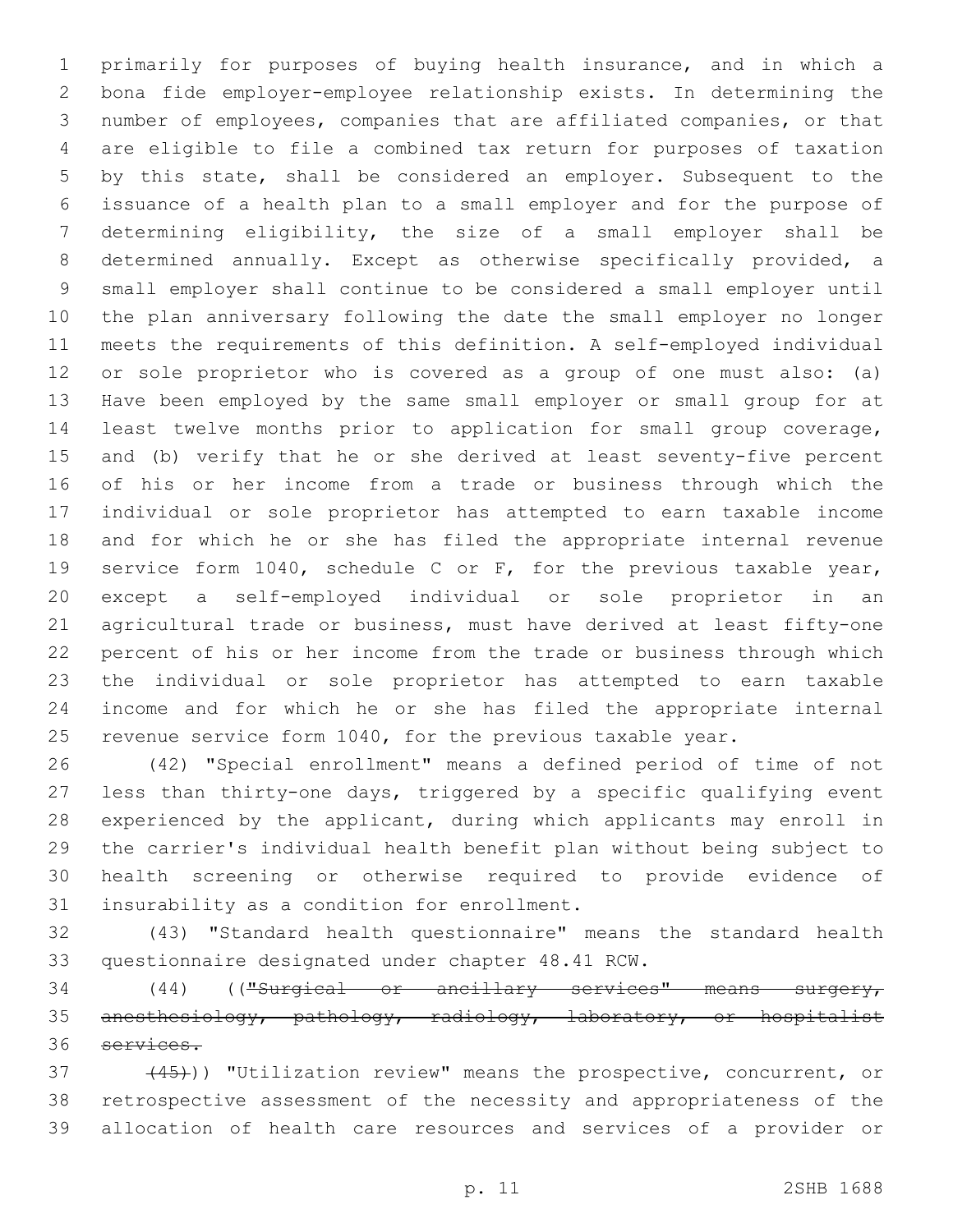facility, given or proposed to be given to an enrollee or group of 2 enrollees.

 (((46))) (45) "Wellness activity" means an explicit program of an activity consistent with department of health guidelines, such as, smoking cessation, injury and accident prevention, reduction of alcohol misuse, appropriate weight reduction, exercise, automobile and motorcycle safety, blood cholesterol reduction, and nutrition education for the purpose of improving enrollee health status and 9 reducing health service costs.

 (46) "Nonemergency health care services performed by nonparticipating providers at certain participating facilities" means covered items or services other than emergency services with respect 13 to a visit at a participating health care facility, as provided in section 2799A-1(b) of the public health service act (42 U.S.C. Sec. 300gg-111(b)), 45 C.F.R. Sec. 149.30, and 45 C.F.R. Sec. 149.120 as 16 in effect on the effective date of this section.

 (47) "Air ambulance service" has the same meaning as defined in section 2799A-2 of the public health service act (42 U.S.C. Sec. 300gg-112) and implementing federal regulations in effect on the effective date of this section.

21 (48) "Behavioral health emergency services provider" means emergency services provided in the following settings:

(a) A crisis stabilization unit as defined in RCW 71.05.020;

 (b) An evaluation and treatment facility that can provide 25 directly, or by direct arrangement with other public or private 26 agencies, emergency evaluation and treatment, outpatient care, and 27 timely and appropriate inpatient care to persons suffering from a mental disorder, and which is licensed or certified as such by the 29 department of health;

 (c) An agency certified by the department of health under chapter 71.24 RCW to provide outpatient crisis services;

(d) A triage facility as defined in RCW 71.05.020;

 (e) An agency certified by the department of health under chapter 71.24 RCW to provide medically managed or medically monitored withdrawal management services; or

 (f) A mobile rapid response crisis team as defined in RCW 71.24.025 that is contracted with a behavioral health administrative services organization operating under RCW 71.24.045 to provide crisis response services in the behavioral health administrative services organization's service area.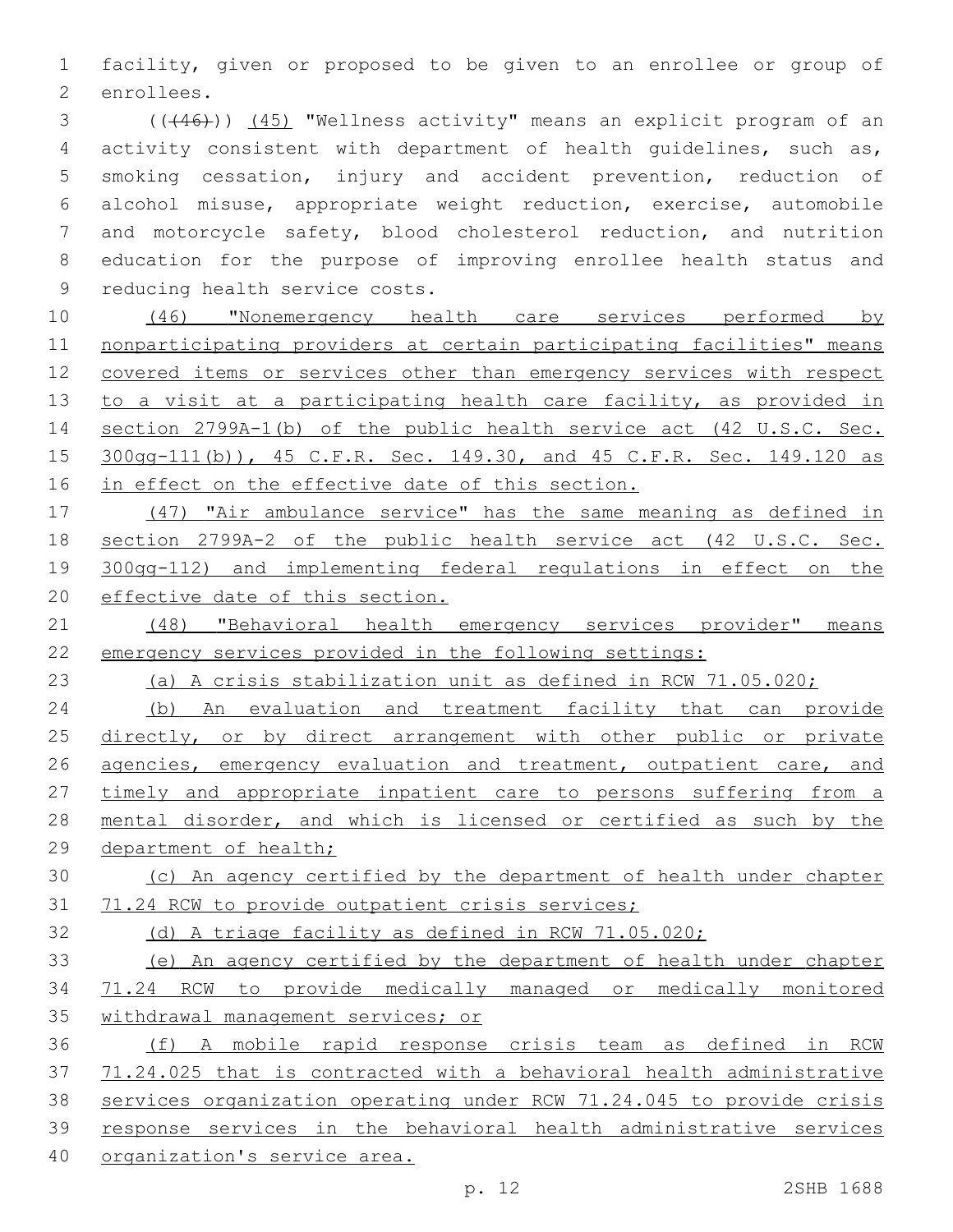1 **Sec. 3.** RCW 48.43.093 and 2019 c 427 s 3 are each amended to 2 read as follows:

3 (1) ((When conducting a review of the necessity and 4 appropriateness of emergency services or making a benefit 5 determination for emergency services: ()

6 (a) A health carrier shall cover emergency services ((necessary 7 to screen and stabilize)) provided to a covered person if a prudent 8 layperson acting reasonably would have believed that an emergency 9 medical condition existed. In addition, a health carrier shall not 10 require prior authorization of emergency services ((provided prior to 11 the point of stabilization)) if a prudent layperson acting reasonably 12 would have believed that an emergency medical condition existed. With 13 respect to care obtained from ((an out-of-network)) a 14 nonparticipating hospital emergency department or behavioral health 15 emergency services provider, a health carrier shall cover emergency 16 services ((necessary to screen and stabilize a covered person)). In 17 addition, a health carrier shall not require prior authorization of 18 ((the)) emergency services ((provided prior to the point of 19 stabilization)).

20 (b) ((If an authorized representative of a health carrier 21 authorizes coverage of emergency services, the health carrier shall 22 not subsequently retract its authorization after the emergency 23 services have been provided, or reduce payment for an item or service 24 furnished in reliance on approval, unless the approval was based on a 25 material misrepresentation about the covered person's health 26 condition made by the provider of emergency services)) A health 27 carrier shall cover emergency services without limiting what 28 constitutes an emergency medical condition solely on the basis of 29 diagnosis codes. Any determination of whether the prudent layperson 30 standard has been met must be based on all pertinent documentation 31 and be focused on the presenting symptoms and not solely on the final 32 diagnosis.

 $($  ( $($   $($   $($   $($   $))$   $($   $2)$  Coverage of emergency services may be subject to 34 applicable in-network copayments, coinsurance, and deductibles, as 35 provided in chapter 48.49 RCW.

 (((2) If a health carrier requires preauthorization for postevaluation or poststabilization services, the health carrier shall provide access to an authorized representative twenty-four hours a day, seven days a week, to facilitate review. In order for postevaluation or poststabilization services to be covered by the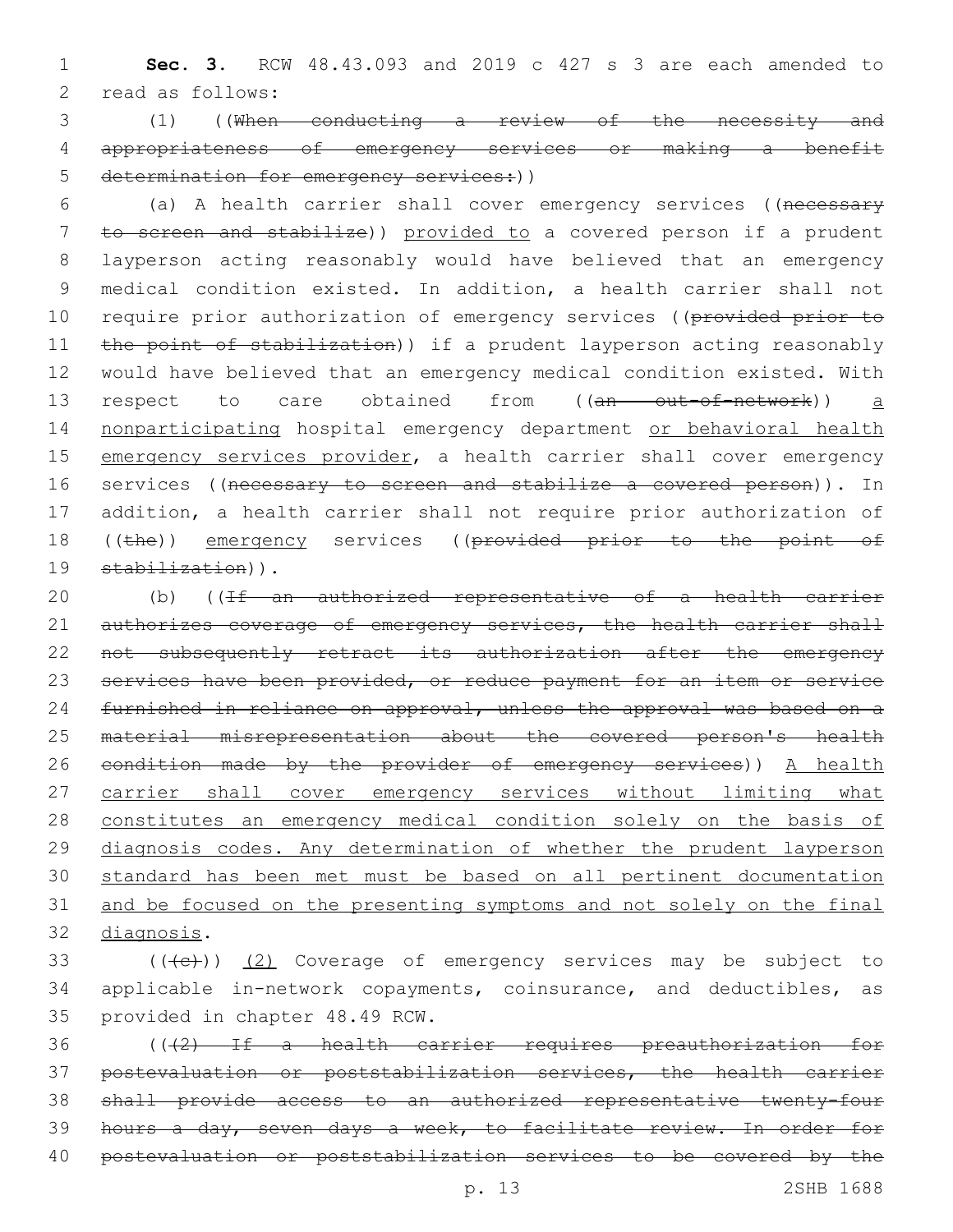1 health carrier, the provider or facility must make a documented good 2 faith effort to contact the covered person's health carrier within 3 thirty minutes of stabilization, if the covered person needs to be 4 stabilized. The health carrier's authorized representative is 5 required to respond to a telephone request for preauthorization from 6 a provider or facility within thirty minutes. Failure of the health 7 carrier to respond within thirty minutes constitutes authorization 8 for the provision of immediately required medically necessary 9 postevaluation and poststabilization services, unless the health 10 carrier documents that it made a good faith effort but was unable to 11 reach the provider or facility within thirty minutes after receiving 12 the request.

13 (3) A health carrier shall immediately arrange for an alternative 14 plan of treatment for the covered person if an out-of-network 15 emergency provider and health carrier cannot reach an agreement on 16 which services are necessary beyond those immediately necessary to 17 stabilize the covered person consistent with state and federal laws.

18  $(4)$ ))  $(3)$  Nothing in this section is to be construed as 19 prohibiting ((the)) a health carrier from (( $\frac{1}{2}$ ):

20 (a) Requiring notification of stabilization or inpatient 21  $\alpha$  admission within the time frame specified in ((the)) its contract 22 ((for inpatient admission)) with the hospital or behavioral health 23 emergency services provider or as soon thereafter as medically 24 possible but no less than twenty-four hours((- Nothing in this 25 section is to be construed as preventing the health carrier from 26 reserving the right to require transfer of a hospitalized covered 27 person upon stabilization. Follow-up)); or

 (b) Requiring a hospital or emergency behavioral health emergency 29 services provider to make a documented good faith effort to notify the covered person's health carrier within 48 hours of stabilization, if the covered person needs to be stabilized. If a health carrier 32 requires such notification, the health carrier shall provide access to an authorized representative seven days a week to receive notifications.

 (4) Except to the extent provided otherwise in this section, follow-up care that is a direct result of the emergency must be obtained in accordance with the health plan's usual terms and conditions of coverage. All other terms and conditions of coverage 39 may be applied to emergency services.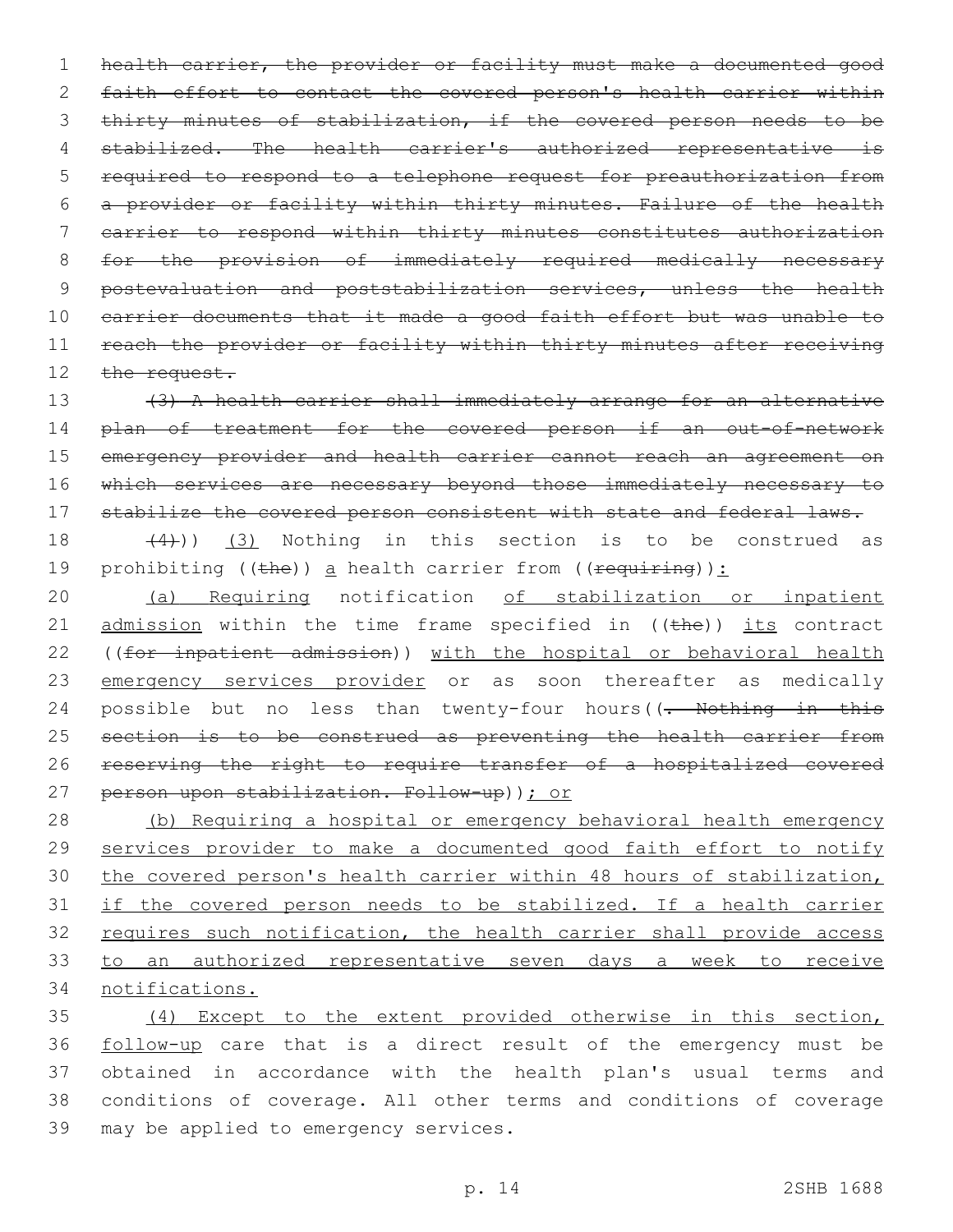**Sec. 4.** RCW 48.43.535 and 2012 c 211 s 21 are each amended to 2 read as follows:

 (1) There is a need for a process for the fair consideration of disputes relating to decisions by carriers that offer a health plan to deny, modify, reduce, or terminate coverage of or payment for health care services for an enrollee. For purposes of this section, "carrier" also applies to a health plan if the health plan administers the appeal process directly or through a third party.

 (2) An enrollee may seek review by a certified independent review organization of a carrier's decision to deny, modify, reduce, or 11 terminate coverage of or payment for a health care service or of any adverse determination made by a carrier under RCW 48.49.020, 48.49.030, or sections 2799A-1 or 2799A-2 of the public health service act (42 U.S.C. Secs. 300gg-111 or 300gg-112) and implementing 15 federal regulations in effect as of the effective date of this 16 section, after exhausting the carrier's grievance process and receiving a decision that is unfavorable to the enrollee, or after the carrier has exceeded the timelines for grievances provided in RCW 48.43.530, without good cause and without reaching a decision.

 (3) The commissioner must establish and use a rotational registry system for the assignment of a certified independent review organization to each dispute. The system should be flexible enough to ensure that an independent review organization has the expertise necessary to review the particular medical condition or service at issue in the dispute, and that any approved independent review organization does not have a conflict of interest that will influence 27 its independence.

 (4) Carriers must provide to the appropriate certified independent review organization, not later than the third business day after the date the carrier receives a request for review, a copy 31 of:

 (a) Any medical records of the enrollee that are relevant to the 33 review;

 (b) Any documents used by the carrier in making the determination to be reviewed by the certified independent review organization;

 (c) Any documentation and written information submitted to the 37 carrier in support of the appeal; and

 (d) A list of each physician or health care provider who has provided care to the enrollee and who may have medical records relevant to the appeal. Health information or other confidential or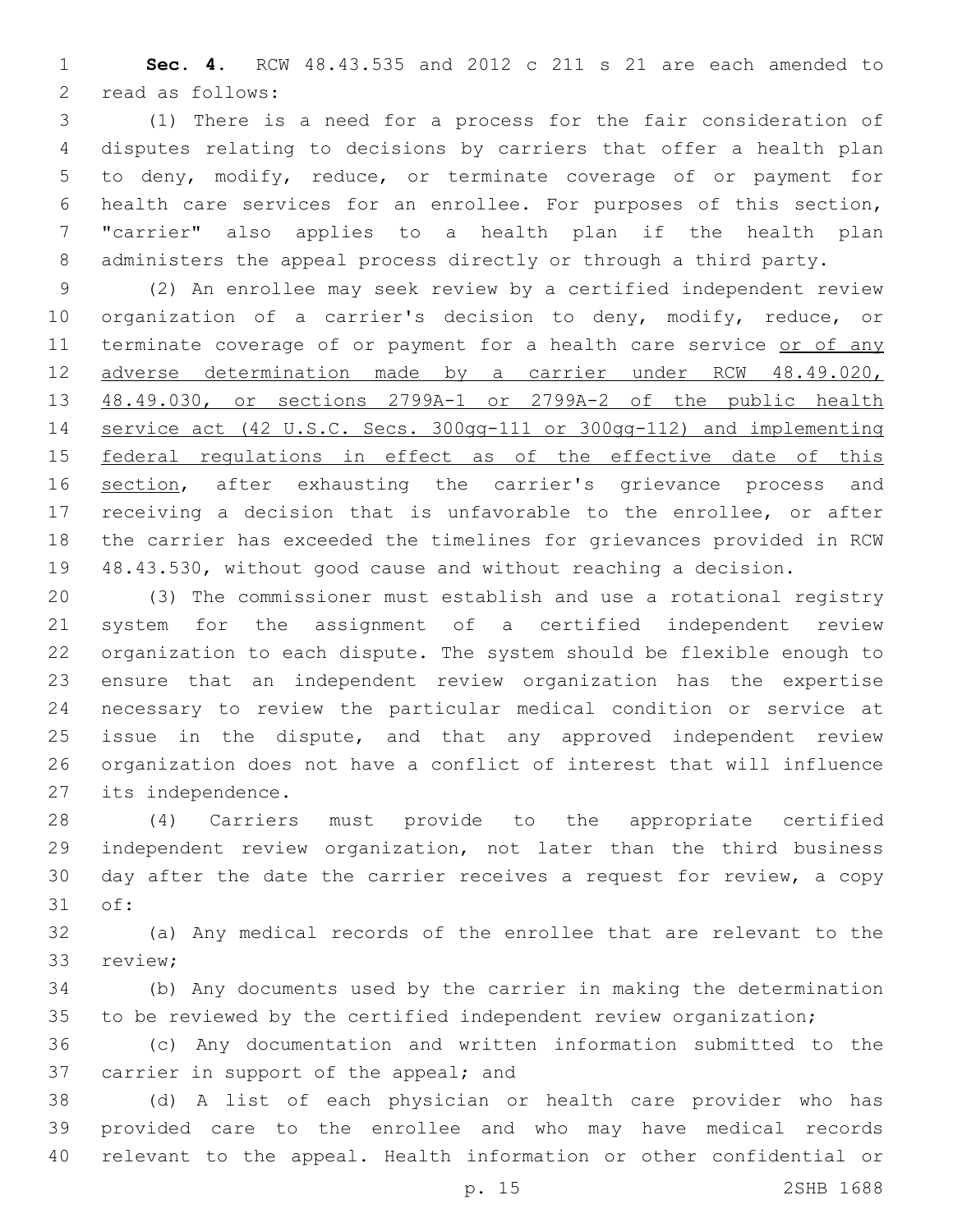proprietary information in the custody of a carrier may be provided to an independent review organization, subject to rules adopted by 3 the commissioner.

 (5) Enrollees must be provided with at least five business days to submit to the independent review organization in writing additional information that the independent review organization must consider when conducting the external review. The independent review organization must forward any additional information submitted by an enrollee to the plan or carrier within one business day of receipt by 10 the independent review organization.

 (6) The medical reviewers from a certified independent review organization will make determinations regarding the medical necessity 13 or appropriateness of, and the application of health plan coverage provisions to, health care services for an enrollee. The medical reviewers' determinations must be based upon their expert medical judgment, after consideration of relevant medical, scientific, and cost-effectiveness evidence, and medical standards of practice in the state of Washington. Except as provided in this subsection, the certified independent review organization must ensure that determinations are consistent with the scope of covered benefits as outlined in the medical coverage agreement. Medical reviewers may override the health plan's medical necessity or appropriateness standards if the standards are determined upon review to be unreasonable or inconsistent with sound, evidence-based medical 25 practice.

 (7) Once a request for an independent review determination has been made, the independent review organization must proceed to a final determination, unless requested otherwise by both the carrier and the enrollee or the enrollee's representative.

 (a) An enrollee or carrier may request an expedited external review if the adverse benefit determination or internal adverse benefit determination concerns an admission, availability of care, 33 continued stay, or health care service for which the claimant received emergency services but has not been discharged from a facility; or involves a medical condition for which the standard external review time frame would seriously jeopardize the life or health of the enrollee or jeopardize the enrollee's ability to regain maximum function. The independent review organization must make its decision to uphold or reverse the adverse benefit determination or final internal adverse benefit determination and notify the enrollee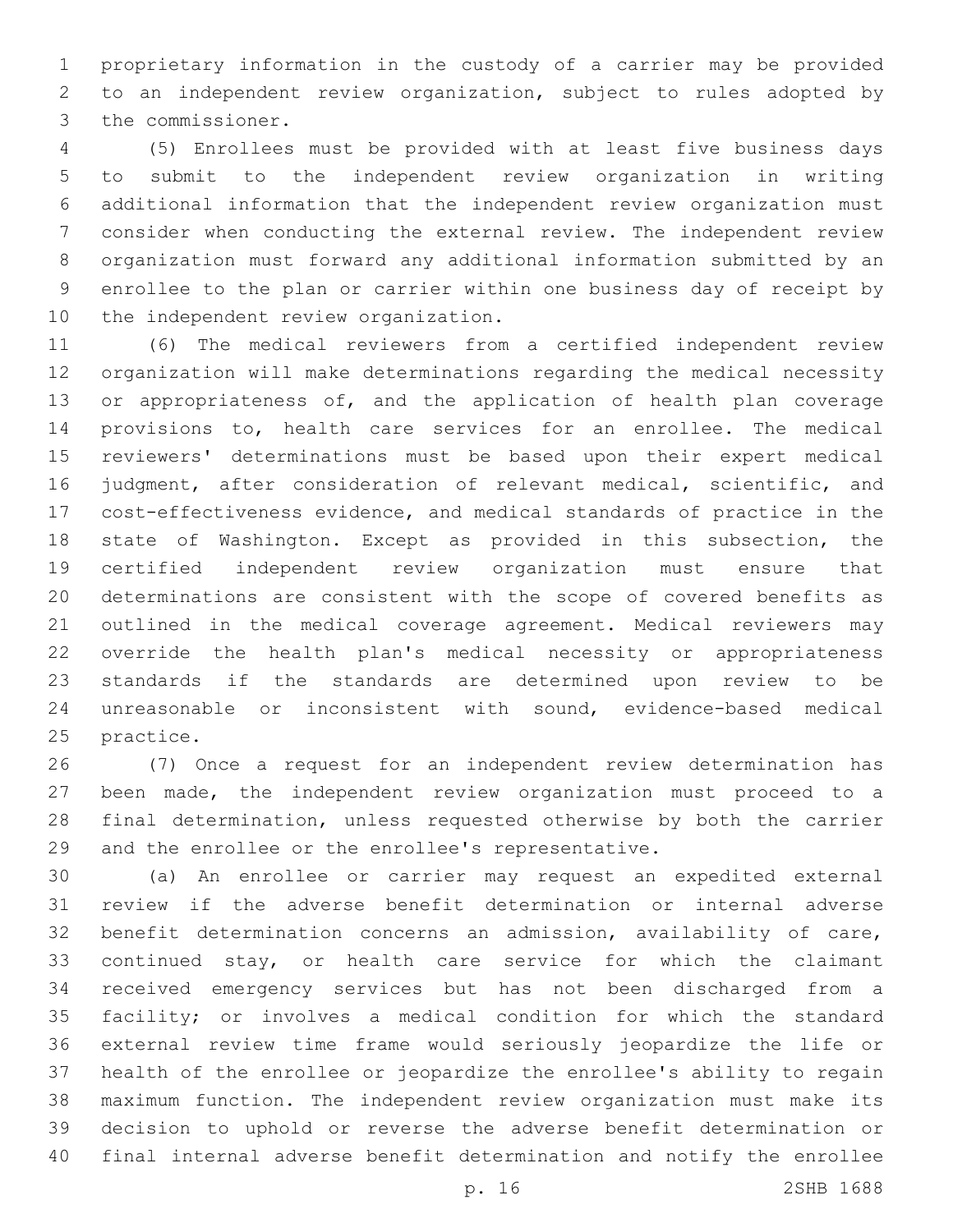and the carrier or health plan of the determination as expeditiously as possible but within not more than seventy-two hours after the receipt of the request for expedited external review. If the notice is not in writing, the independent review organization must provide written confirmation of the decision within forty-eight hours after 6 the date of the notice of the decision.

 (b) For claims involving experimental or investigational treatments, the independent review organization must ensure that adequate clinical and scientific experience and protocols are taken into account as part of the external review process.

 (8) Carriers must timely implement the certified independent review organization's determination, and must pay the certified 13 independent review organization's charges.

 (9) When an enrollee requests independent review of a dispute under this section, and the dispute involves a carrier's decision to modify, reduce, or terminate an otherwise covered health service that an enrollee is receiving at the time the request for review is submitted and the carrier's decision is based upon a finding that the health service, or level of health service, is no longer medically necessary or appropriate, the carrier must continue to provide the health service if requested by the enrollee until a determination is made under this section. If the determination affirms the carrier's decision, the enrollee may be responsible for the cost of the 24 continued health service.

 (10) Each certified independent review organization must maintain written records and make them available upon request to the commissioner.27

 (11) A certified independent review organization may notify the 29 office of the insurance commissioner if, based upon its review of disputes under this section, it finds a pattern of substandard or 31 egregious conduct by a carrier.

 (12)(a) The commissioner shall adopt rules to implement this section after considering relevant standards adopted by national managed care accreditation organizations and the national association 35 of insurance commissioners.

 (b) This section is not intended to supplant any existing authority of the office of the insurance commissioner under this title to oversee and enforce carrier compliance with applicable 39 statutes and rules.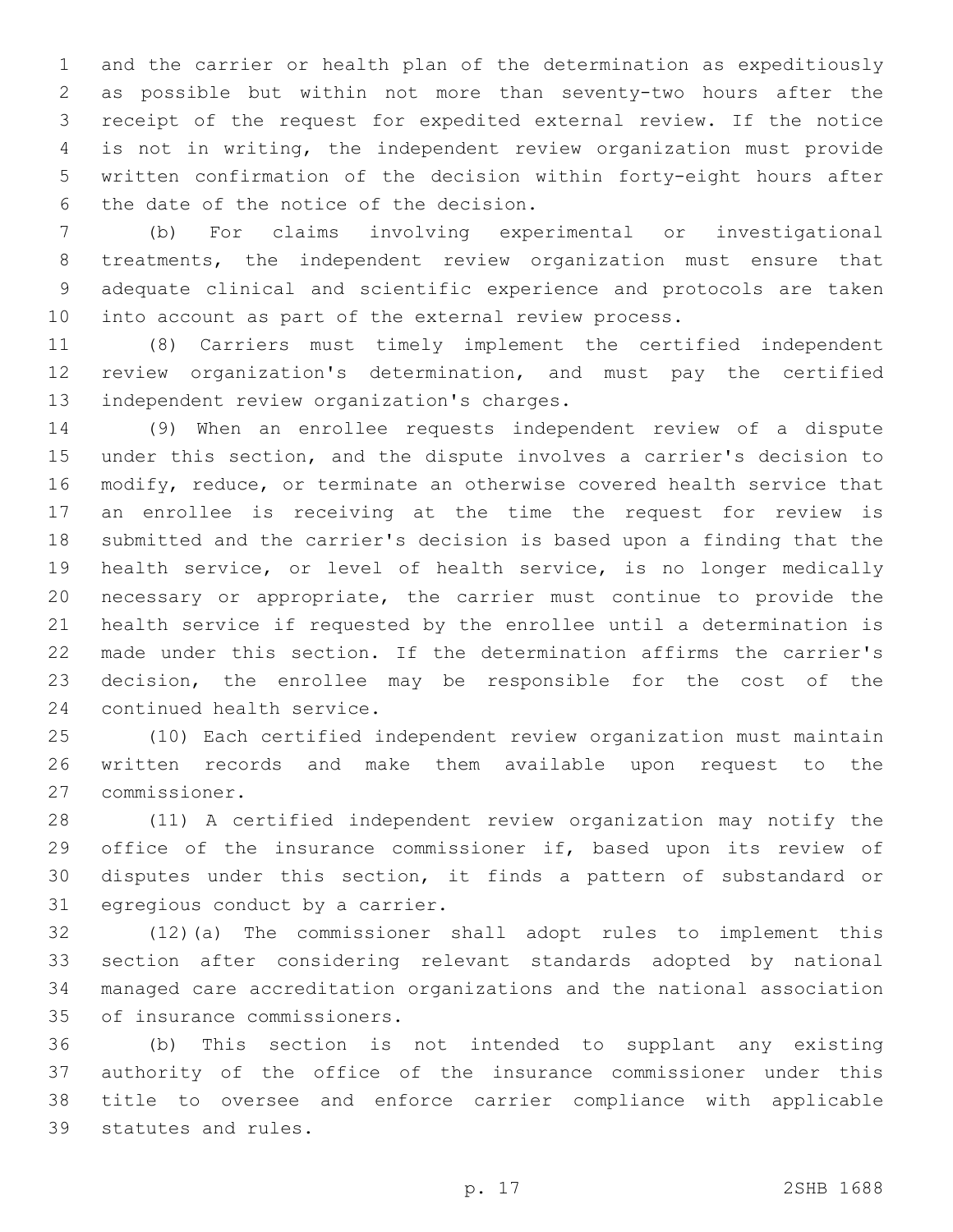NEW SECTION. **Sec. 5.** A new section is added to chapter 48.43 2 RCW to read as follows:

 The commissioner is authorized to enforce provisions of P.L. 116-260 (enacted December 27, 2020, as the consolidated appropriations act of 2021) and implementing federal regulations in effect on the effective date of this section, that are applicable to or regulate the conduct of carriers issuing health plans or grandfathered health plans to residents of Washington state on or after January 1, 2022. In addition to the enforcement actions authorized under RCW 48.02.080, the commissioner may impose a civil monetary penalty in an amount not to exceed \$100 for each day for each individual with respect to which a failure to comply with these 13 provisions occurs.

 **Sec. 6.** RCW 48.49.003 and 2019 c 427 s 1 are each amended to 15 read as follows:

16 (1) The legislature finds that:

 (a) Consumers receive surprise bills or balance bills for 18 services provided at ((out-of-network)) nonparticipating facilities 19 or by ((out-of-network)) nonparticipating health care providers at 20 in-network facilities;

 (b) Consumers must not be placed in the middle of contractual disputes between providers and health insurance carriers; and

 (c) Facilities, providers, and health insurance carriers all share responsibility to ensure consumers have transparent information on network providers and benefit coverage, and the insurance commissioner is responsible for ensuring that provider networks include sufficient numbers and types of contracted providers to reasonably ensure consumers have in-network access for covered 29 benefits.

30 (2) It is the intent of the legislature to:

 (a) Ban balance billing of consumers enrolled in fully insured, regulated insurance plans and plans offered to public employees under chapter 41.05 RCW for the services described in RCW 48.49.020, and to provide self-funded group health plans with an option to elect to be 35 subject to the provisions of this chapter  $((427, \text{ Laws of } 2019))$ ;

 (b) Remove consumers from balance billing disputes and require 37 that (( $\overline{\text{out-of-network}}$ ) nonparticipating providers and carriers 38 negotiate ((out-of-network)) nonparticipating provider payments in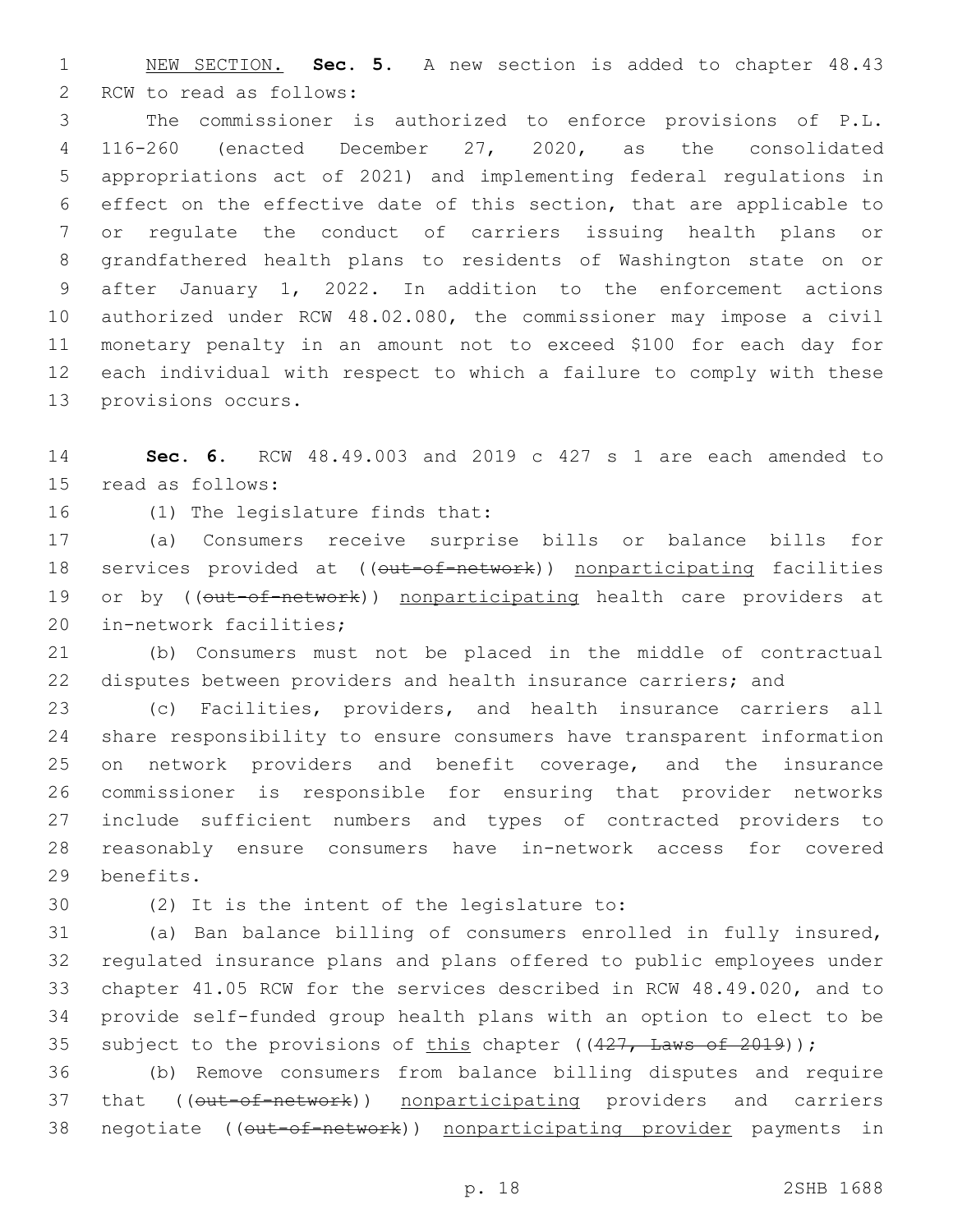1 good faith under the terms of this chapter ((427, Laws of 2019)); 2 ((and))

 (c) Align Washington state law with the federal balance billing prohibitions and transparency protections in sections 2799A-1 et seq. of the public health service act (P.L. 116-260) and implementing federal regulations in effect on the effective date of this section, while maintaining provisions of this chapter that provide greater 8 protection for consumers; and

9 (d) Provide an environment that encourages self-funded groups to 10 negotiate ((out-of-network)) payments in good faith with 11 nonparticipating providers and facilities in return for balance 12 billing protections.

13 **Sec. 7.** RCW 48.49.020 and 2019 c 427 s 6 are each amended to 14 read as follows:

15 (1) ((An out-of-network)) A nonparticipating provider or facility 16 may not balance bill an enrollee for the following health care 17 services as provided in section 2799A-1(b) of the public health 18 service act (42 U.S.C. Sec. 300gg-111(b)) and implementing federal 19 requlations in effect on the effective date of this section:

20 (a) Emergency services provided to an enrollee;  $($   $($  $\Theta$  $\mathbf{r}$  $))$ 

21 (b) Nonemergency health care services ((provided to an enrollee 22 at an in-network hospital licensed under chapter 70.41 RCW or an in-23 network ambulatory surgical facility licensed under chapter 70.230 24 RCW if the services:

25 (i) Involve surgical or ancillary services; and

26 (ii) Are provided by an out-of-network provider)) performed by 27 nonparticipating providers at certain participating facilities; or

28 (c) Air ambulance services.

29 (2) Payment for services described in subsection (1) of this 30 section is subject to the provisions of ((RCW 48.49.030 and 31 48.49.040.

32 (3)(a) Except to the extent provided in (b) of this subsection, the carrier must hold an enrollee harmless from balance billing when emergency services described in subsection (1)(a) of this section are provided by an out-of-network hospital in a state that borders Washington state.

37 (b)(i) Upon the effective date of federal legislation prohibiting 38 balance billing when emergency services described in subsection 39 (1)(a) of this section are provided by a hospital, the carrier no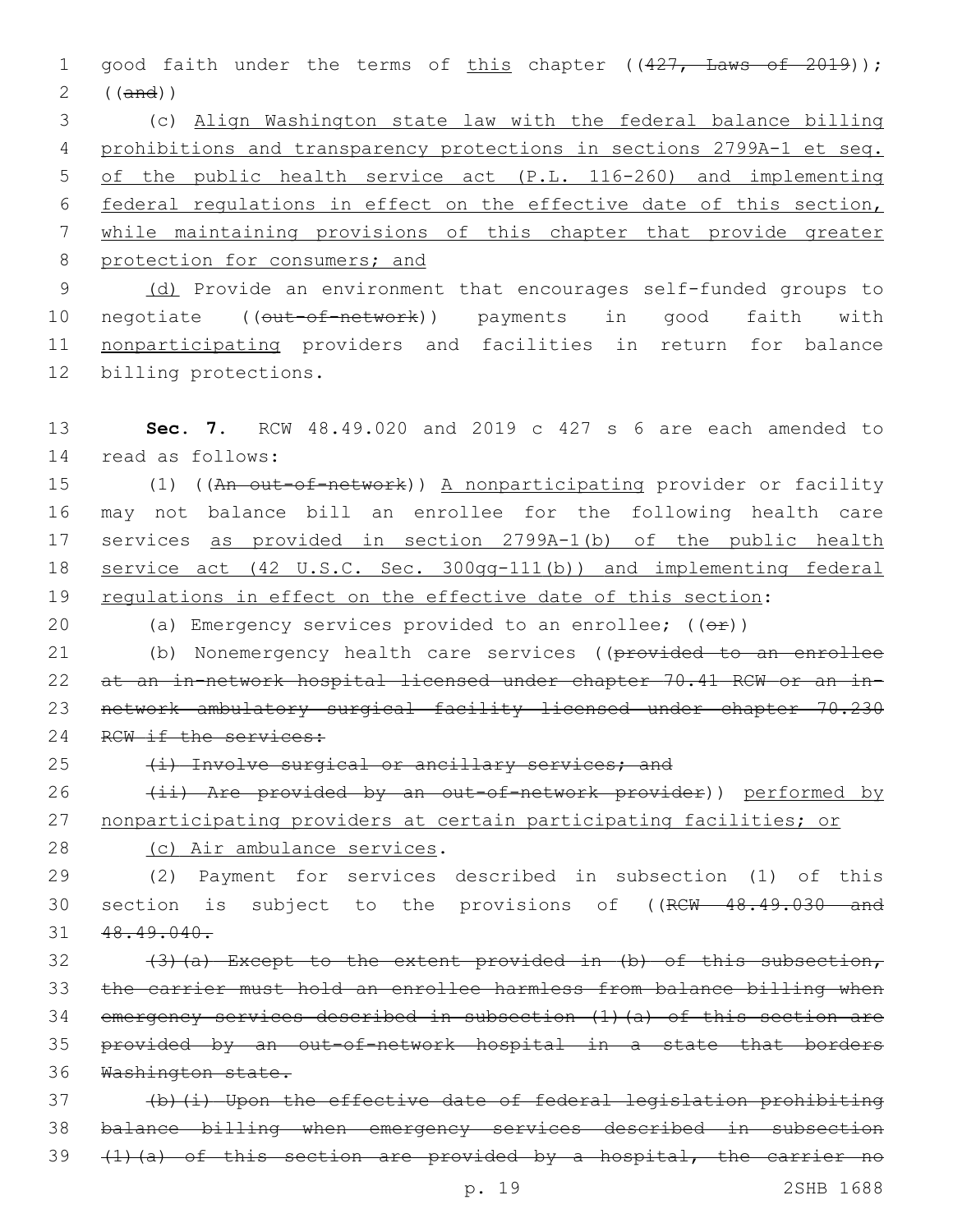1 longer has a duty to hold enrollees harmless from balance billing

2 under (a) of this subsection; or

3 (ii) Upon the effective date of an interstate compact with a 4 state bordering Washington state or enactment of legislation by a 5 state bordering Washington state prohibiting balance billing when 6 emergency services described in subsection (1)(a) of this section are 7 provided by a hospital located in that border state to a Washington 8 state resident, the carrier no longer has a duty to hold enrollees 9 harmless from balance billing under (a) of this subsection for 10 services provided by a hospital in that border state. The 11 commissioner shall engage with border states on appropriate means to 12 prohibit balance billing by out-of-state hospitals of Washington 13 state residents)) sections 2799A-1 and 2799A-2 of the public health 14 service act (42 U.S.C. Secs. 300gg-111 and 300gg-112) and 15 implementing federal regulations in effect on the effective date of 16 this section, except that:

 (a) Until January 1, 2023, or a later date determined by the commissioner, section 9 of this act and RCW 48.49.040 apply to the nonparticipating provider or facility payment standard and dispute resolution process for services described in subsection (1) of this 21 section, other than air ambulance services;

22 (b) A health care provider, health care facility, or air 23 ambulance service provider may not request or require a patient at 24 any time, for any procedure, service, or supply, to sign or otherwise 25 execute by oral, written, or electronic means, any document that 26 would attempt to avoid, waive, or alter any provision of RCW 27 48.49.020 and 48.49.030 or sections 2799A-1 et seq. of the public 28 health service act (P.L. 116-260) and implementing federal 29 regulations in effect on the effective date of this section;

 (c) If the enrollee pays a nonparticipating provider, nonparticipating facility, or nonparticipating air ambulance service provider an amount that exceeds the in-network cost-sharing amount determined under sections 2799A-1 and 2799A-2 of the public health service act (42 U.S.C. Secs. 300gg-111 and 300gg-112) and implementing federal regulations as in effect on the effective date 36 of this section, the provider or facility must refund any amount in excess of the in-network cost-sharing amount to the enrollee within 38 30 business days of receipt. Interest must be paid to the enrollee for any unrefunded payments at a rate of 12 percent beginning on the 40 first calendar day after the 30 business days; and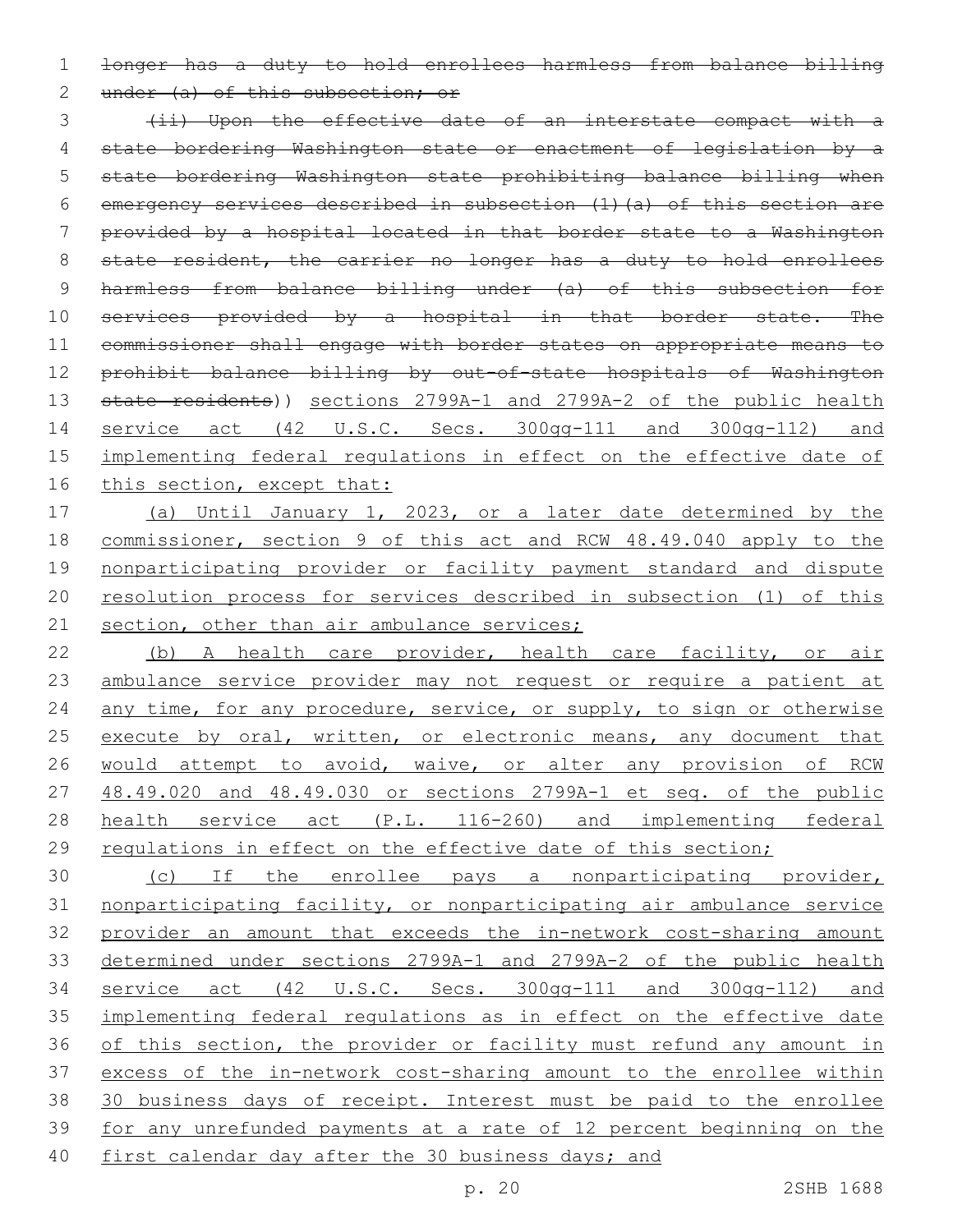(d) Carriers must make available through electronic and other methods of communication generally used by a provider to verify enrollee eligibility and benefits information regarding whether an enrollee's health plan is subject to the requirements of this chapter or section 2799A-1 et seq. of the public health service act (42 U.S.C. Sec. 300gg-111 et seq.) and implementing federal regulations in effect on the effective date of this section.

 (3) A behavioral health emergency services provider may not balance bill an enrollee for emergency services provided to an enrollee.

 (4) Payment for emergency services provided by behavioral health emergency services providers under subsection (3) of this section is 13 subject to RCW 48.49.030, section 9 of this act, and RCW 48.49.040.

14 (( $(4)$ )) (5) This section applies to health care providers ( $(e^E)$ ), 15 facilities, or behavioral health emergency services providers providing services to members of entities administering a self-funded group health plan and its plan members only if the entity has elected 18 to participate in this section and RCW 48.49.030, section 9 of this act, and RCW 48.49.040 as provided in RCW 48.49.130.

 **Sec. 8.** RCW 48.49.030 and 2019 c 427 s 7 are each amended to 21 read as follows:

22 (1) If an enrollee receives emergency ((or nonemergency health 23 eare)) services from a behavioral health emergency services provider under the circumstances described in RCW 48.49.020(3):

 (a) The enrollee satisfies his or her obligation to pay for the health care services if he or she pays the in-network cost-sharing amount specified in the enrollee's or applicable group's health plan contract. The enrollee's obligation must be determined using the ((carrier's median in-network contracted rate for the same or similar service in the same or similar geographical area)) methodology for calculating the qualifying payment amount as described in 45 C.F.R. Sec. 149.140 as in effect on the effective date of this section. The carrier must provide an explanation of benefits to the enrollee and 34 the ((out-of-network)) nonparticipating provider that reflects the cost-sharing amount determined under this subsection.

36 (b) The carrier, ((out-of-network provider, or out-of-network facility)) nonparticipating behavioral health emergency services 38 provider, and an agent, trustee, or assignee of the carrier( $(-$  out-39 of-network provider,)) or ((out-of-network facility))

p. 21 2SHB 1688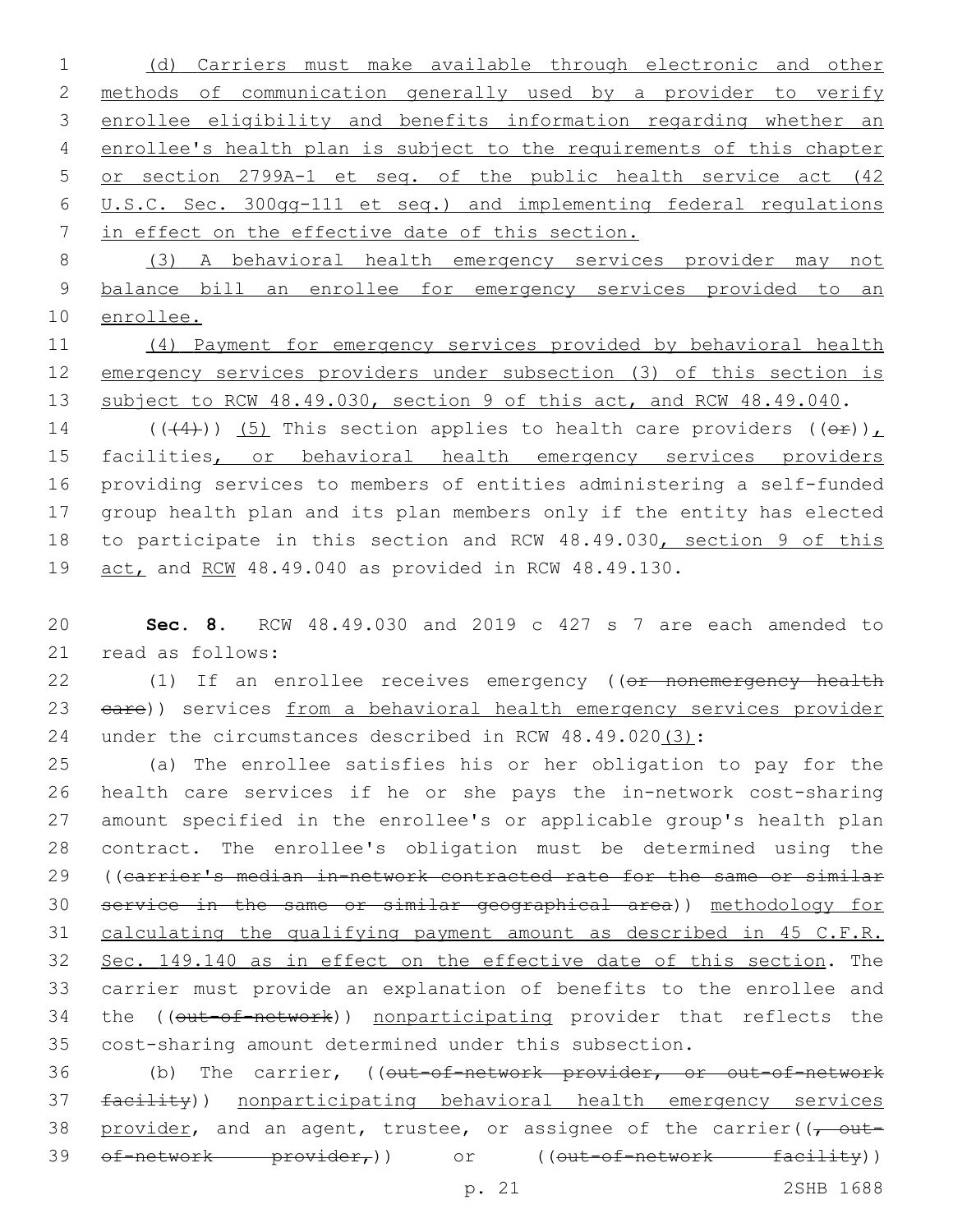nonparticipating behavioral health emergency services provider must ensure that the enrollee incurs no greater cost than the amount 3 determined under (a) of this subsection.

4 (c) The (( $out-of-network-provider or out-of-network factor)$ ) nonparticipating behavioral health emergency services provider and an 6 agent, trustee, or assignee of the ((out-of-network provider or out- of-network facility)) nonparticipating behavioral health emergency services provider may not balance bill or otherwise attempt to collect from the enrollee any amount greater than the amount determined under (a) of this subsection. This does not impact the behavioral health emergency services provider's ability to collect a past due balance for that cost-sharing amount with interest.

 (d) The carrier must treat any cost-sharing amounts determined 14 under (a) of this subsection paid by the enrollee for ((an out-of-15 network provider or facility's)) a nonparticipating behavioral health 16 emergency services provider's services in the same manner as cost-17 sharing for health care services provided by an in-network ((provider 18 or facility)) behavioral health emergency services provider and must apply any cost-sharing amounts paid by the enrollee for such services toward the enrollee's maximum out-of-pocket payment obligation.

21 (e) If the enrollee pays the ((out-of-network provider or out-of- network facility)) nonparticipating behavioral health emergency services provider an amount that exceeds the in-network cost-sharing 24 amount determined under (a) of this subsection, the ((provider or 25 facility)) behavioral health emergency services provider must refund any amount in excess of the in-network cost-sharing amount to the enrollee within thirty business days of receipt. Interest must be paid to the enrollee for any unrefunded payments at a rate of twelve percent beginning on the first calendar day after the thirty business 30 days.

 (2) ((The allowed amount paid to an out-of-network provider for health care services described under RCW 48.49.020 shall be a commercially reasonable amount, based on payments for the same or similar services provided in a similar geographic area. Within thirty calendar days of receipt of a claim from an out-of-network provider 36 or facility, the carrier shall offer to pay the provider or facility a commercially reasonable amount. If the out-of-network provider or facility wants to dispute the carrier's payment, the provider or facility must notify the carrier no later than thirty calendar days 40 after receipt of payment or payment notification from the carrier. If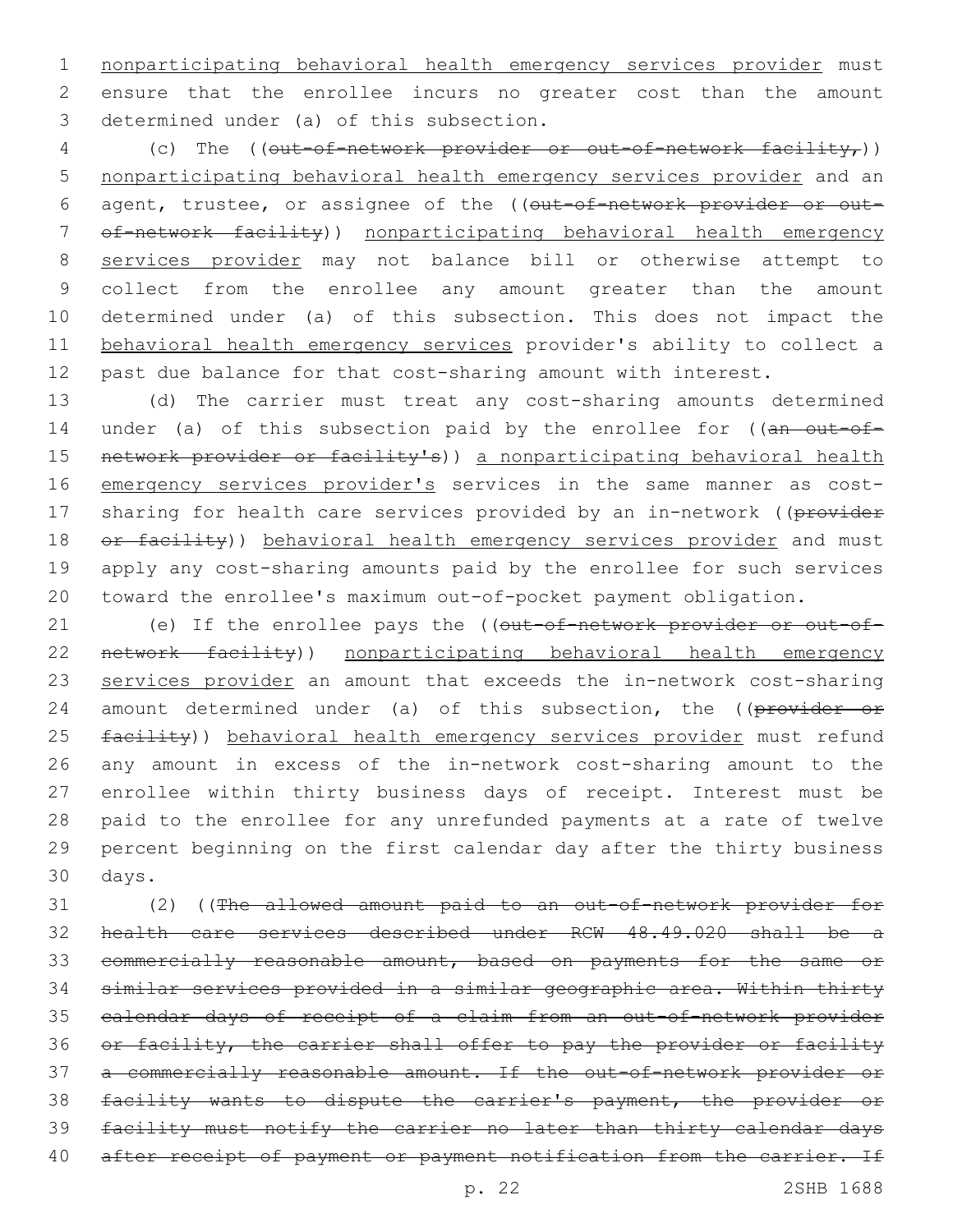the out-of-network provider or facility disputes the carrier's initial offer, the carrier and provider or facility have thirty 3 calendar days from the initial offer to negotiate in good faith. If 4 the carrier and the out-of-network provider or facility do not agree to a commercially reasonable payment amount within thirty calendar days, and the carrier, out-of-network provider or out-of-network facility chooses to pursue further action to resolve the dispute, the 8 dispute shall be resolved through arbitration, as provided in RCW  $48.49.040$ .

 (3) The carrier must make payments for health care services described in RCW 48.49.020 provided by out-of-network providers or 12 facilities directly to the provider or facility, rather than the enrollee.

 (4) Carriers must make available through electronic and other methods of communication generally used by a provider to verify enrollee eligibility and benefits information regarding whether an 17 enrollee's health plan is subject to the requirements of chapter 427, Laws of 2019.

 (5) A health care provider, hospital, or ambulatory surgical 20 facility may not require a patient at any time, for any procedure, 21 service, or supply, to sign or execute by electronic means, any 22 document that would attempt to avoid, waive, or alter any provision 23 of this section.

  $(6)$ )) This section shall only apply to health care providers  $(40)$ , facilities, or behavioral health emergency services providers providing services to members of entities administering a self-funded group health plan and its plan members if the entity has elected to 28 participate in this section and RCW 48.49.020 ((through)), section 9 29 of this act, and RCW 48.49.040 as provided in RCW 48.49.130.

 NEW SECTION. **Sec. 9.** A new section is added to chapter 48.49 31 RCW to read as follows:

 (1)(a) Until January 1, 2023, or a later date determined by the commissioner under RCW 48.49.040, the allowed amount paid to a nonparticipating provider for health care services described under RCW 48.49.020(1) other than air ambulance services shall be a commercially reasonable amount, based on payments for the same or similar services provided in a similar geographic area. Within 30 calendar days of receipt of a claim from a nonparticipating provider or facility, the carrier shall offer to pay the provider or facility

p. 23 2SHB 1688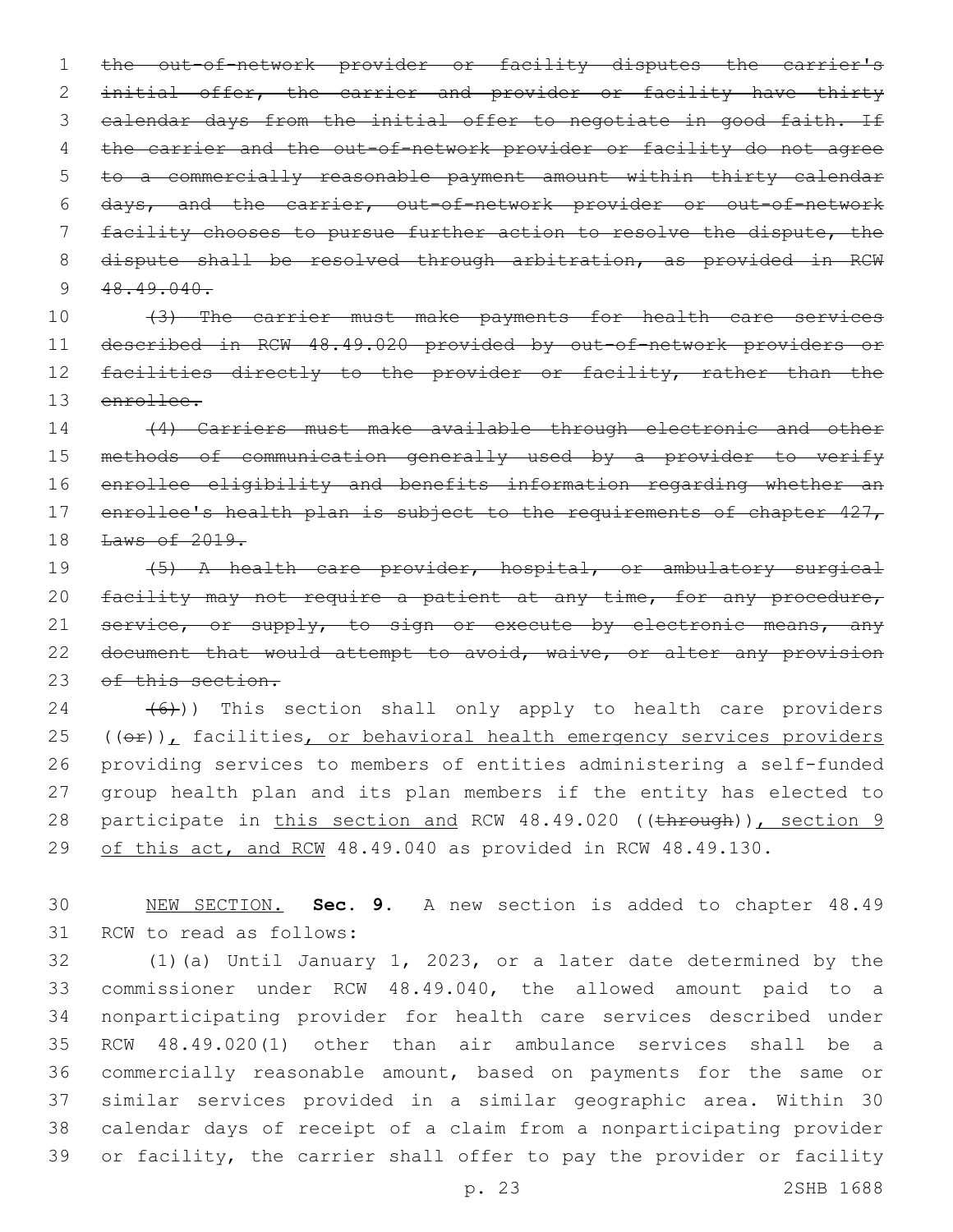a commercially reasonable amount. If the nonparticipating provider or facility wants to dispute the carrier's payment, the provider or facility must notify the carrier no later than 30 calendar days after receipt of payment or payment notification from the carrier. If the nonparticipating provider or facility disputes the carrier's initial offer, the carrier and provider or facility have 30 calendar days from the initial offer to negotiate in good faith. If the carrier and the nonparticipating provider or facility do not agree to a commercially reasonable payment amount within 30 calendar days, and the carrier or nonparticipating provider or facility chooses to pursue further action to resolve the dispute, the dispute shall be 12 resolved as provided in RCW 48.49.040.

 (b) The carrier must make payments for health care services described in RCW 48.49.020(1) provided by nonparticipating providers or facilities directly to the provider or facility, rather than the 16 enrollee.

 (2)(a) The allowed amount paid to a nonparticipating behavioral health emergency services provider for behavioral health emergency services shall be a commercially reasonable amount, based on payments for the same or similar services provided in a similar geographic area. Within 30 calendar days of receipt of a claim from a nonparticipating behavioral health emergency services provider, the carrier shall offer to pay the behavioral health emergency services provider a commercially reasonable amount. If the nonparticipating behavioral health emergency services provider wants to dispute the carrier's payment, the behavioral health emergency services provider must notify the carrier no later than 30 calendar days after receipt of payment or payment notification from the carrier. If the nonparticipating behavioral health emergency services provider disputes the carrier's initial offer, the carrier and behavioral health emergency services provider have 30 calendar days from the initial offer to negotiate in good faith. If the carrier and the nonparticipating behavioral health emergency services provider do not agree to a commercially reasonable payment amount within 30 calendar days, and the carrier or nonparticipating behavioral health emergency services provider chooses to pursue further action to resolve the dispute, the dispute shall be resolved as provided in RCW 48.49.040.

 (b) The carrier must make payments for behavioral health emergency services provided by nonparticipating behavioral health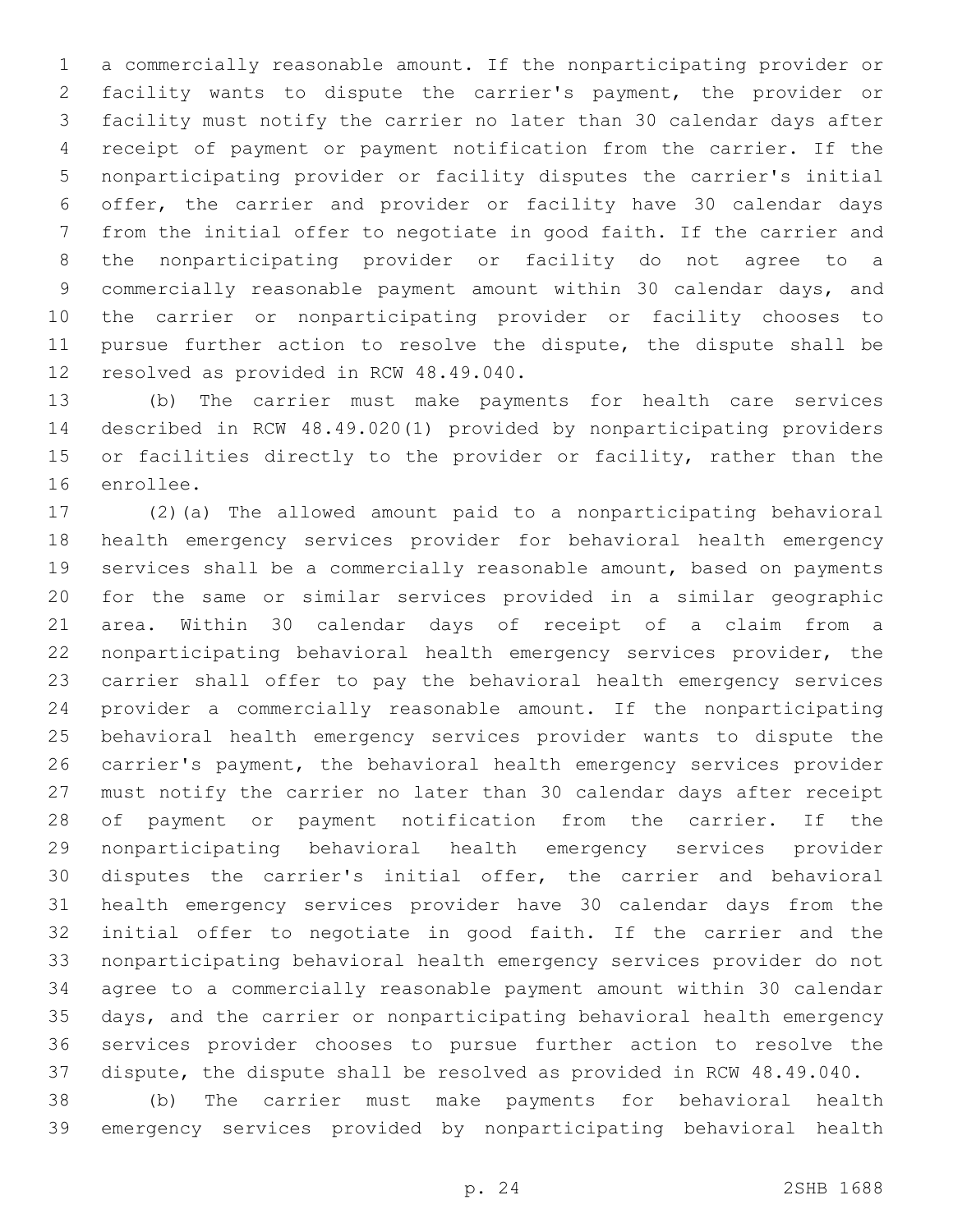emergency services providers directly to the provider, rather than 2 the enrollee.

 (3) This section shall only apply to health care providers, facilities, or behavioral health emergency services providers providing services to members of entities administering a self-funded group health plan and its plan members if the entity has elected to participate in RCW 48.49.020, 48.49.030, and 48.49.040, and this 8 section as provided in RCW 48.49.130.

 NEW SECTION. **Sec. 10.** A new section is added to chapter 48.49 10 RCW to read as follows:

 (1) Carriers must make available through electronic and other methods of communication generally used by a provider or facility to verify enrollee eligibility and benefits information regarding whether an enrollee's health plan is subject to the requirements of this chapter or section 2799A-1 et seq. of the public health service act (42 U.S.C. Sec. 300gg-111 et seq.) and implementing federal regulations in effect on the effective date of this section.

 (2) A health care provider, health care facility, behavioral health emergency services provider, or air ambulance service provider may not request or require a patient at any time, for any procedure, service, or supply, to sign or otherwise execute by oral, written, or electronic means, any document that would attempt to avoid, waive, or alter any provision of RCW 48.49.020 and 48.49.030 or sections 2799A-1 et seq. of the public health service act (P.L. 116-260) and implementing federal regulations in effect on the effective date of 26 this section.

 (3) This section shall only apply to health care providers, facilities, or behavioral health emergency services providers providing services to members of entities administering a self-funded group health plan and its plan members if the entity has elected to participate in RCW 48.49.020, 48.49.030, section 9 of this act, and 32 RCW 48.49.040 as provided in RCW 48.49.130.

 **Sec. 11.** RCW 48.49.040 and 2019 c 427 s 8 are each amended to 34 read as follows:

 (1) Effective January 1, 2023, or a later date determined by the commissioner, services described in RCW 48.49.020(1) other than air ambulance services are subject to the independent dispute resolution process established in sections 2799A-1 and 2799A-2 of the public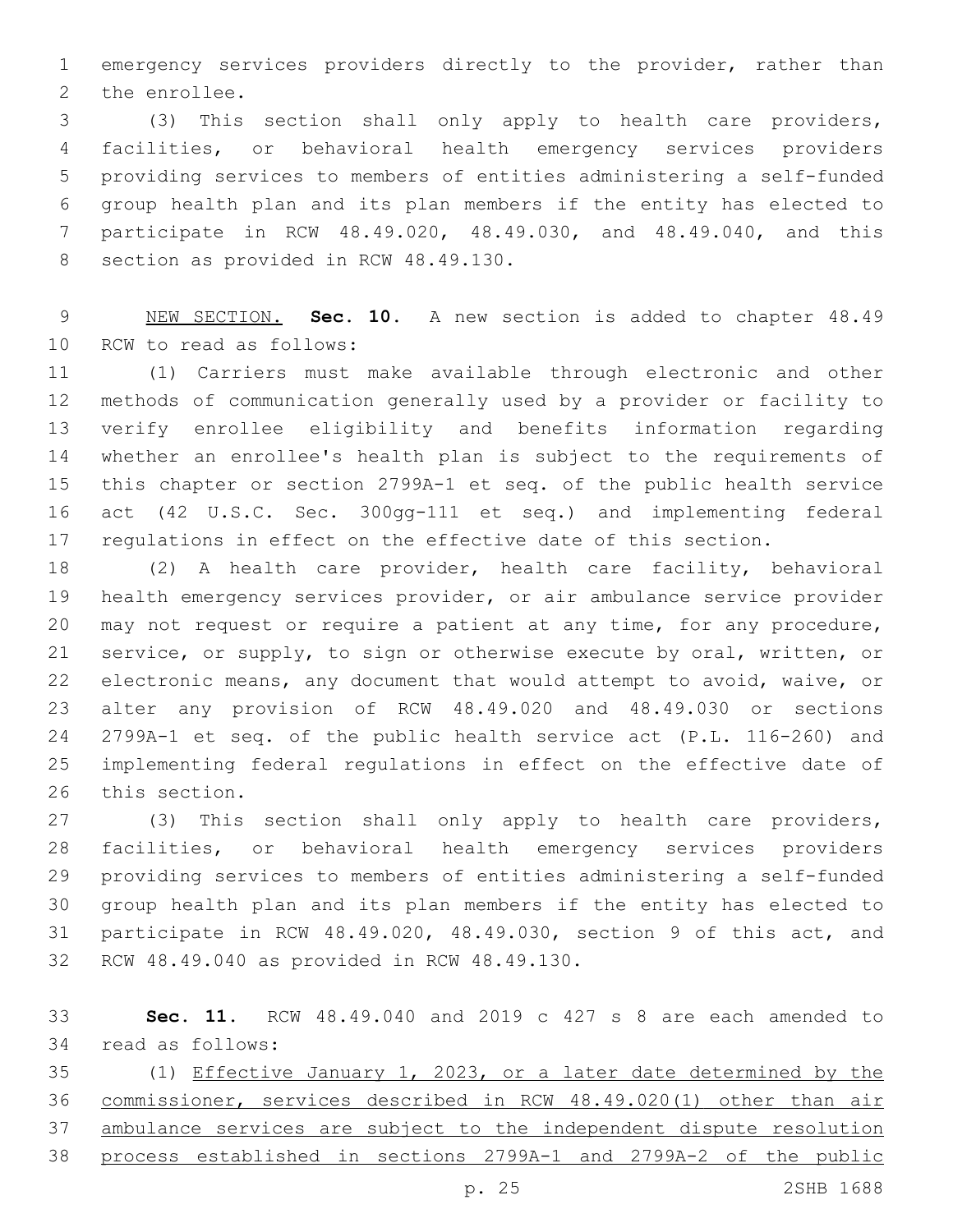health service act (42 U.S.C. Secs. 300gg-111 and 300gg-112) and implementing federal regulations in effect on January 1, 2023, or a later date determined by the commissioner. Until January 1, 2023, or a later date determined by the commissioner, the arbitration process in this section governs the dispute resolution process for those services.

 (2) Effective January 1, 2023, or a later date determined by the commissioner, services described in RCW 48.49.020(3) and services for which dispute resolution is pursued under RCW 48.49.150(2) (as 10 recodified by this act) are subject to the independent dispute resolution process established in section 2799A-1 and 2799A-2 of the public health service act (42 U.S.C. Secs. 300gg-111 and 300gg-112) and implementing federal regulations in effect on January 1, 2023, or 14 a later date determined by the commissioner. Until January 1, 2023, or a later date determined by the commissioner or if the federal independent dispute resolution process is not available to the state 17 for resolution of these disputes, the arbitration process in this section governs the dispute resolution process for those services.

 (3)(a) Notwithstanding RCW 48.43.055 and 48.18.200, if good faith negotiation, as described in RCW 48.49.030, does not result in 21 resolution of the dispute, and the carrier( $\sqrt{t}$  out-of-network 22 provider)) or ((out-of-network facility)) nonparticipating provider, facility, or behavioral health emergency services provider chooses to 24 pursue further action to resolve the dispute, the carrier( $\sqrt{\overline{C}}$ 25 network provider,)) or ((out-of-network facility)) nonparticipating provider, facility, or behavioral health emergency services provider shall initiate arbitration to determine a commercially reasonable 28 payment amount. To initiate arbitration, the carrier( $\frac{1}{(t - \text{provider}_{t})}$ ) 29 or ((facility)) nonparticipating provider, facility, or behavioral health emergency services provider must provide written notification to the commissioner and the noninitiating party no later than ten calendar days following completion of the period of good faith negotiation under RCW 48.49.030. The notification to the noninitiating party must state the initiating party's final offer. No later than thirty calendar days following receipt of the notification, the noninitiating party must provide its final offer to the initiating party. The parties may reach an agreement on reimbursement during this time and before the arbitration proceeding. (b) Notwithstanding (a) of this subsection (3), where a dispute resolution matter initiated under sections 2799A-1 and 2799A-2 of the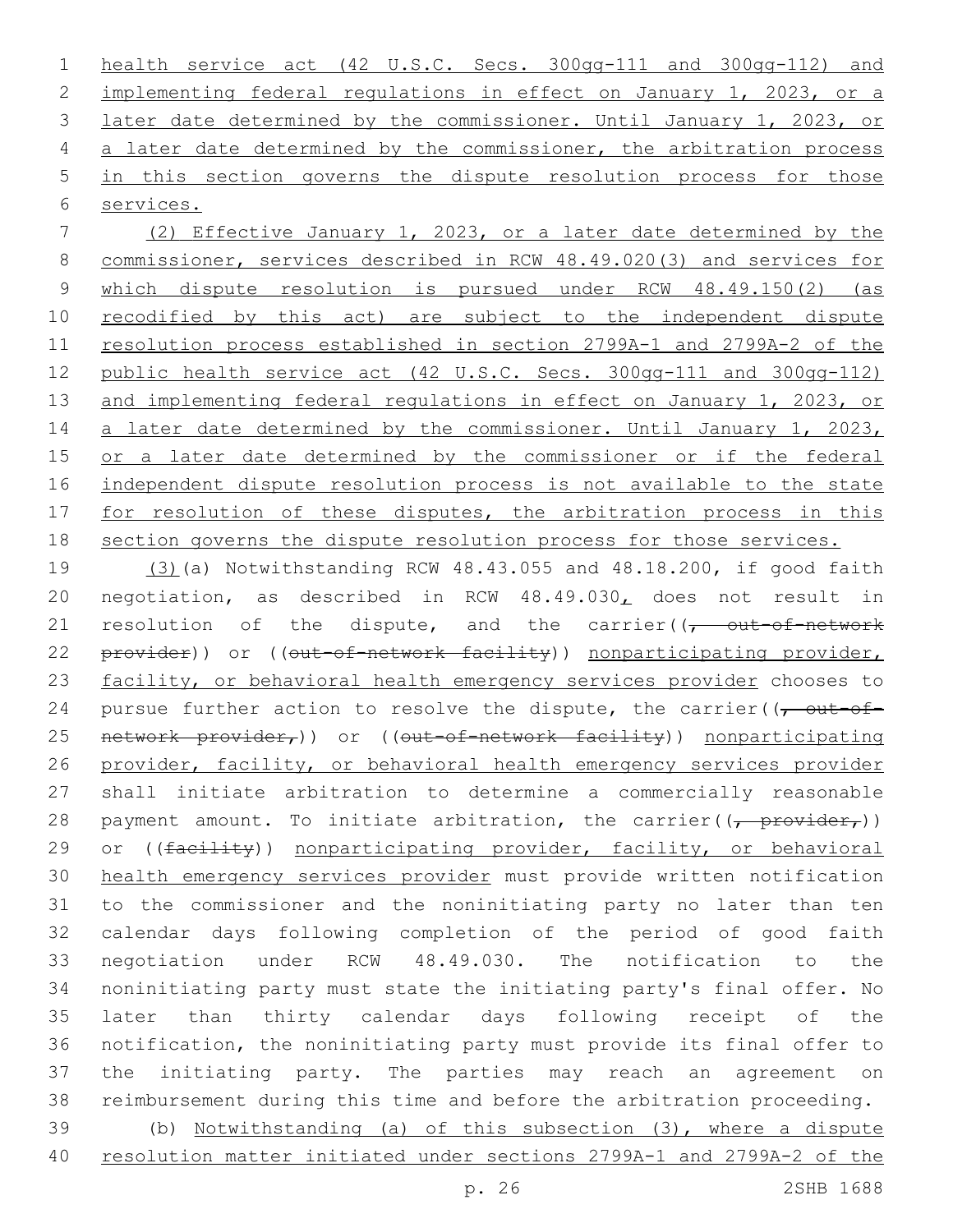public health service act (42 U.S.C. Secs. 300gg-111 and 300gg-112) and implementing federal regulations in effect on the effective date 3 of this section, results in a determination by a certified independent dispute resolution entity that such process does not apply to the dispute or to portions thereof, a carrier, provider, facility, or behavioral health emergency services provider may initiate arbitration described in this section for such dispute:

 (i) Without completing good faith negotiation under section 9 of this act if the open negotiation period required under sections 2799A-1 and 2799A-2 of the public health service act (42 U.S.C. Secs. 300gg-111 and 300gg-112) and implementing federal regulations in 12 effect on the effective date of this section, has been completed; and

 (ii) By providing written notification to the commissioner and the noninitiating party no later than 10 calendar days following the 15 date notice is received by the parties from the certified independent dispute resolution entity that the federal independent dispute 17 resolution process is not applicable to the dispute.

 (4) Multiple claims may be addressed in a single arbitration 19 proceeding if the claims at issue:

20  $((\text{(+i)})$  (a) Involve identical carrier and provider (( $\Theta$ f) 21 facility)), provider group, facility, or behavioral health emergency 22 services provider parties;

23 (((ii))) (b) Involve claims with the same ((or related current procedural terminology codes relevant to a particular procedure)) procedural code, or a comparable code under a different procedural 26 code system; and

27 ( $(\overrightarrow{+i})$ ) (c) Occur within ((a)) the same 30 business day period 28 ((of two months of one another)).

 ( $(42)$ )) (5) Within seven calendar days of receipt of notification from the initiating party, the commissioner must provide the parties with a list of approved arbitrators or entities that provide arbitration. The arbitrators on the list must be trained by the American arbitration association or the American health lawyers 34 association and ((should)) must have experience in matters related to medical or health care services. The parties may agree on an arbitrator from the list provided by the commissioner. If the parties do not agree on an arbitrator, they must notify the commissioner who must provide them with the names of five arbitrators from the list. Each party may veto two of the five named arbitrators. If one arbitrator remains, that person is the chosen arbitrator. If more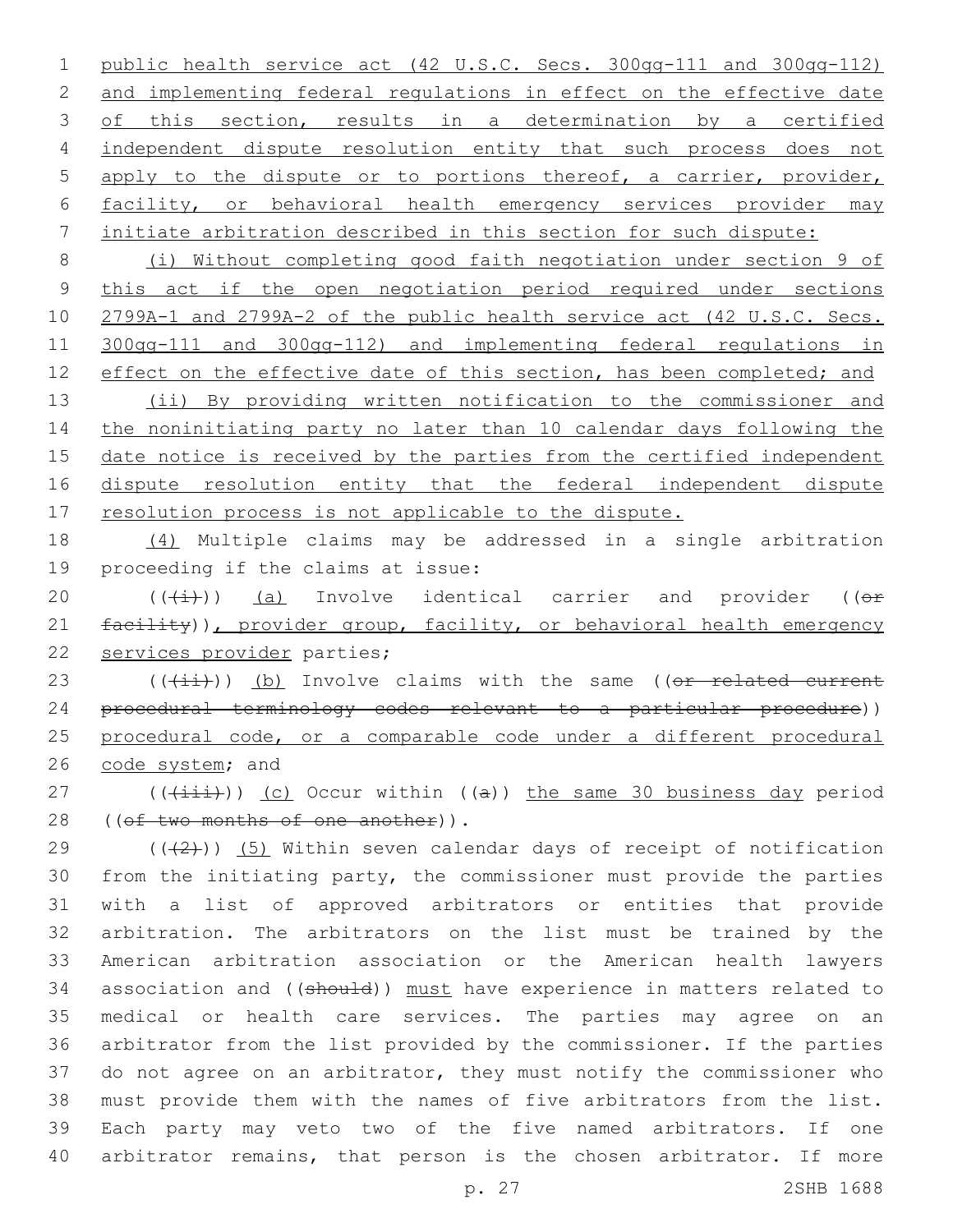than one arbitrator remains, the commissioner must choose the arbitrator from the remaining arbitrators. The parties and the commissioner must complete this selection process within twenty calendar days of receipt of the original list from the commissioner.

5 (( $(3)$   $(a)$ )) (6) Each party must make written submissions to the arbitrator in support of its position no later than thirty calendar 7 days after the final selection of the arbitrator. ((The initiating)) 8 Each party must include in  $((i$ ts)) their written submission the evidence and methodology for asserting that the amount proposed to be paid is or is not commercially reasonable. A party that fails to make timely written submissions under this section without good cause shown shall be considered to be in default and the arbitrator shall require the party in default to pay the final offer amount submitted by the party not in default and may require the party in default to pay expenses incurred to date in the course of arbitration, including the arbitrator's expenses and fees and the reasonable attorneys' fees 17 of the party not in default.

18 (7) If the parties agree on an out-of-network rate for the services at issue after providing the arbitration initiation notice 20 to the commissioner but before the arbitrator has made their 21 decision, the amount agreed to by the parties for the service will be treated as the out-of-network rate for the service. The initiating party must send a notification to the commissioner and to the 24 arbitrator, as soon as possible, but no later than three business 25 days after the date of the agreement. The notification must include 26 the out-of-network rate for the service and signatures from authorized signatories for both parties.

28 (8)(a) No later than thirty calendar days after the receipt of the parties' written submissions, the arbitrator must: Issue a written decision requiring payment of the final offer amount of either the initiating party or the noninitiating party; notify the parties of its decision; and provide the decision and the information described in RCW 48.49.050 regarding the decision to the commissioner. The arbitrator's decision must include an explanation 35 of the elements of the parties' submissions the arbitrator relied upon to make their decision and why those elements were relevant to their decision.

 (b) In reviewing the submissions of the parties and making a decision related to whether payment should be made at the final offer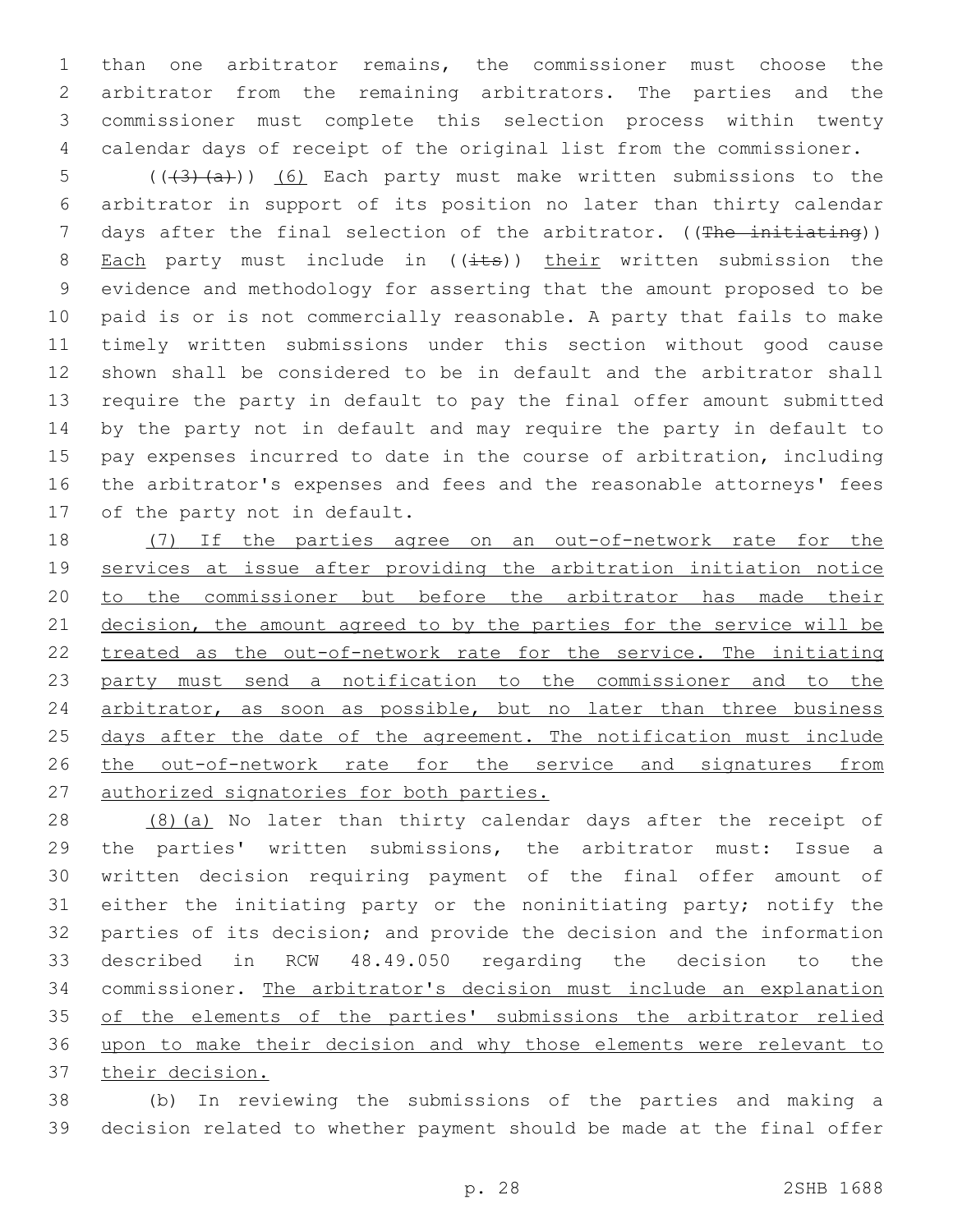amount of the initiating party or the noninitiating party, the 2 arbitrator must consider the following factors:

 (i) The evidence and methodology submitted by the parties to assert that their final offer amount is reasonable; and

 (ii) Patient characteristics and the circumstances and complexity of the case, including time and place of service and whether the service was delivered at a level I or level II trauma center or a rural facility, that are not already reflected in the provider's 9 billing code for the service.

 (c) The arbitrator may not require extrinsic evidence of authenticity for admitting data from the Washington state all-payer claims database data set developed under RCW 43.371.100 into 13 evidence.

 (d) The arbitrator may also consider other information that a party believes is relevant to the factors included in (b) of this subsection or other factors the arbitrator requests and information provided by the parties that is relevant to such request, including the Washington state all-payer claims database data set developed 19 under RCW 43.371.100.

 $((+4))$   $(9)$  Expenses incurred in the course of arbitration, including the arbitrator's expenses and fees, but not including attorneys' fees, must be divided equally among the parties to the arbitration. The commissioner may establish allowable arbitrator fee 24 ranges or an arbitrator fee schedule by rule. Arbitrator fees must be paid to the arbitrator by a party within 30 calendar days following 26 receipt of the arbitrator's decision by the party. The enrollee is not liable for any of the costs of the arbitration and may not be required to participate in the arbitration proceeding as a witness or 29 otherwise.

 $((+5+))$   $(10)$  Within ((ten)) 10 business days of a party notifying the commissioner and the noninitiating party of intent to initiate arbitration, both parties shall agree to and execute a nondisclosure agreement. The nondisclosure agreement must not preclude the arbitrator from submitting the arbitrator's decision to the 35 commissioner under subsection  $((+3))$   $(6)$  of this section or impede the commissioner's duty to prepare the annual report under RCW 48.49.050.37

38  $((+6))$  (11) The decision of the arbitrator is final and binding on the parties to the arbitration and is not subject to judicial review.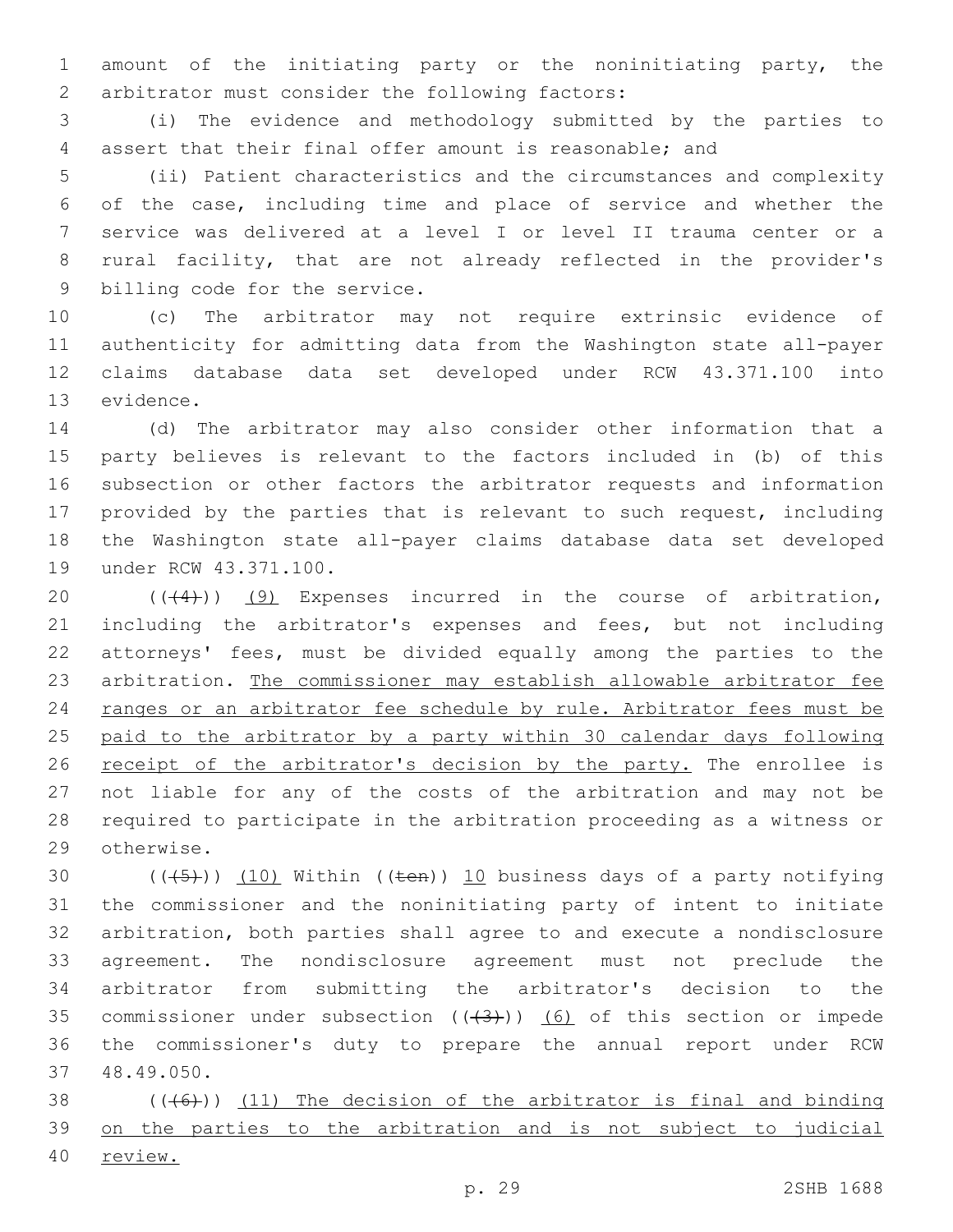(12) Chapter 7.04A RCW applies to arbitrations conducted under this section, but in the event of a conflict between this section and 3 chapter 7.04A RCW, this section governs.

 (((7))) (13) Air ambulance services are subject to the independent dispute resolution process established in sections 2799A-1 and 2799A-2 of the public health service act (42 U.S.C. Secs. 300gg-111 and 300gg-112) and implementing federal regulations in 8 effect on the effective date of this section.

9 (14) This section applies to health care providers  $((\theta \cdot \hat{r}))_L$  facilities, or behavioral health emergency services providers providing services to members of entities administering a self-funded group health plan and its plan members only if the entity has elected to participate in RCW 48.49.020 and 48.49.030, section 9 of this act, 14 and this section as provided in RCW 48.49.130.

15 ((+8)) (15) An entity administering a self-funded group health plan that has elected to participate in this section pursuant to RCW 48.49.130 shall comply with the provisions of this section.

 **Sec. 12.** RCW 48.49.050 and 2019 c 427 s 9 are each amended to 19 read as follows:

 (1) The commissioner must prepare an annual report summarizing the dispute resolution information provided by arbitrators under RCW 48.49.040. The report must include summary information related to the matters decided through arbitration, as well as the following information for each dispute resolved through arbitration: The name 25 of the carrier; the name of the health care provider; the health care provider's employer or the business entity in which the provider has 27 an ownership interest; the health care facility where the services were provided; and the type of health care services at issue.

 (2) The commissioner must post the report on the office of the insurance commissioner's website and submit the report in compliance with RCW 43.01.036 to the appropriate committees of the legislature, 32 annually by July 1st.

33 (3) This section expires January 1, ((2024)) 2023.

 **Sec. 13.** RCW 48.49.060 and 2019 c 427 s 10 are each amended to read as follows:35

 (1) The commissioner, in consultation with health carriers, health care providers, health care facilities, and consumers, must

p. 30 2SHB 1688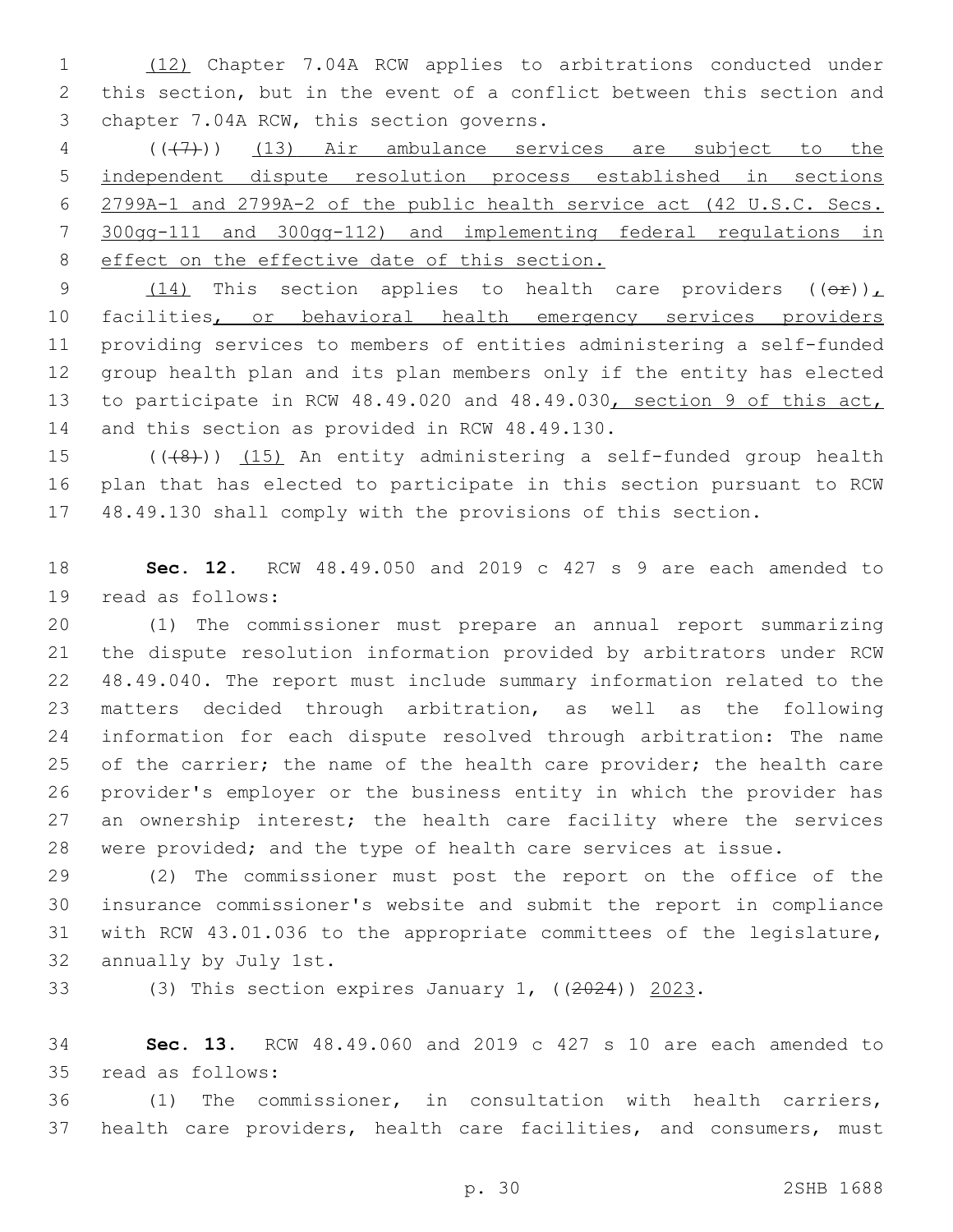develop standard template language for a notice of consumer rights 2 notifying consumers ((that:

 (a) The prohibition against balance billing in this chapter is applicable to health plans issued by carriers in Washington state and self-funded group health plans that elect to participate in RCW 48.49.020 through 48.49.040 as provided in RCW 48.49.130;

 (b) They cannot be balance billed for the health care services described in RCW 48.49.020 and will receive the protections provided 9 by RCW 48.49.030; and

10 (c) They may be balance billed for health care services under circumstances other than those described in RCW 48.49.020 or if they are enrolled in a health plan to which chapter 427, Laws of 2019 does 13 not apply, and steps they can take if they are balance billed)) of their rights under this chapter, and sections 2799A-1 and 2799A-2 of 15 the public health service act (42 U.S.C. Secs. 300gg-111 and 300gg-112) and implementing federal regulations in effect on the 17 effective date of this section.

 (2) The standard template language must include contact information for the office of the insurance commissioner so that consumers may contact the office of the insurance commissioner if they believe they have received a balance bill in violation of this 22 chapter.

 (3) The office of the insurance commissioner shall determine by rule when and in what format health carriers, health care providers, and health care facilities must provide consumers with the notice 26 developed under this section.

 **Sec. 14.** RCW 48.49.070 and 2019 c 427 s 11 are each amended to 28 read as follows:

29 (1)(a) A hospital ((or)), ambulatory surgical facility, or behavioral health emergency services provider must post the following 31 information on its website, if one is available:

 (i) The listing of the carrier health plan provider networks with 33 which the hospital  $(\theta \hat{r})_L$  ambulatory surgical facility, or behavioral health emergency services provider is an in-network provider, based upon the information provided by the carrier pursuant 36 to RCW 48.43.730(7); and

 (ii) The notice of consumer rights developed under RCW 48.49.060. 38 (b) If the hospital  $((eF))^L$  ambulatory surgical facility, or behavioral health emergency services provider does not maintain a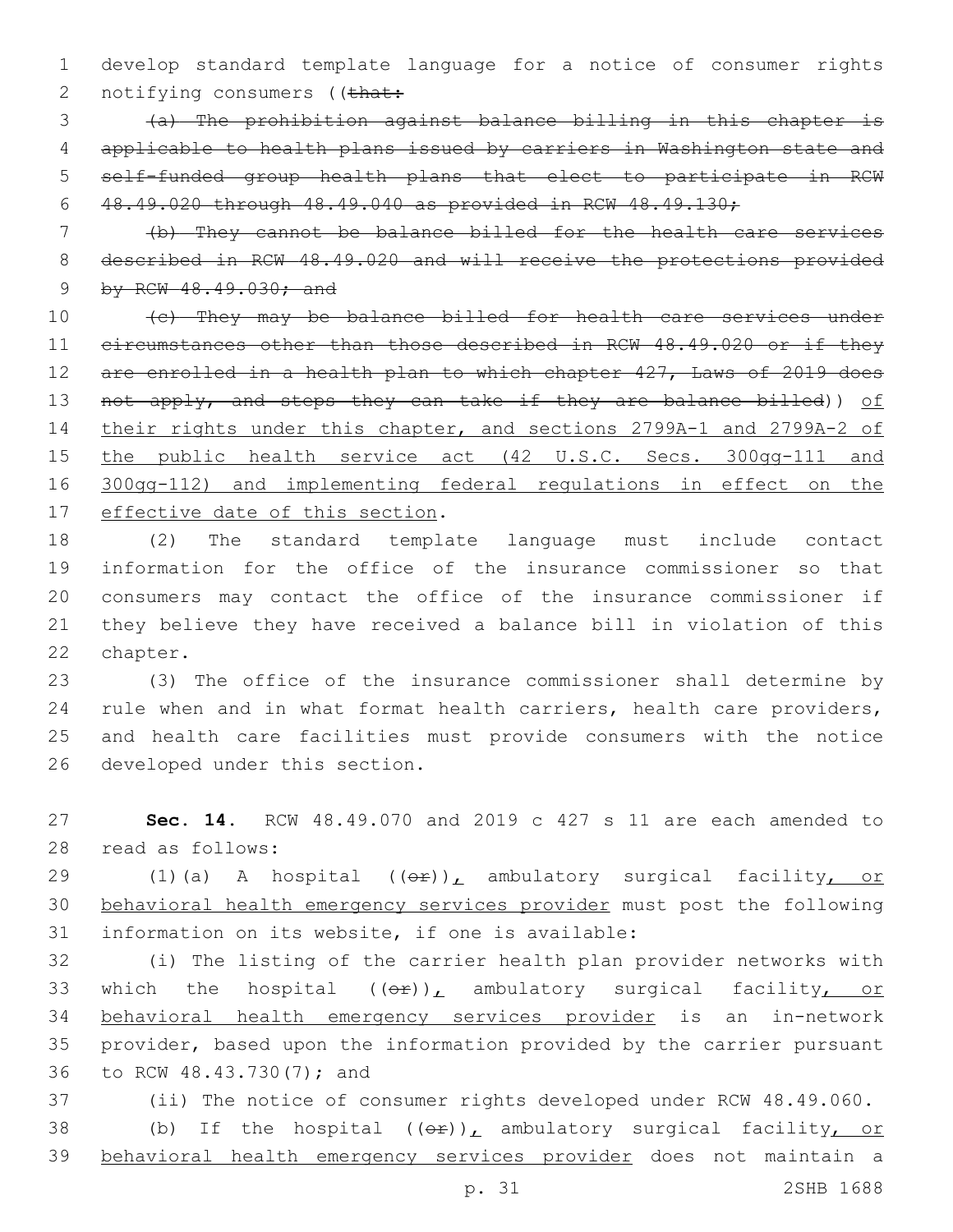website, this information must be provided to consumers upon an oral 2 or written request.

 (2) Posting or otherwise providing the information required in 4 this section does not relieve a hospital  $((\theta \cdot \mathbf{r}))$ , ambulatory surgical facility, or behavioral health emergency services provider of its obligation to comply with the provisions of this chapter.

 (3) Not less than thirty days prior to executing a contract with a carrier, a hospital or ambulatory surgical facility must provide the carrier with a list of the nonemployed providers or provider 10 groups contracted to provide ((surgical or ancillary)) emergency 11 medicine, anesthesiology, pathology, radiology, neonatology, surgery, hospitalist, intensivist and diagnostic services, including radiology 13 and laboratory services at the hospital or ambulatory surgical facility. The hospital or ambulatory surgical facility must notify the carrier within thirty days of a removal from or addition to the nonemployed provider list. A hospital or ambulatory surgical facility also must provide an updated list of these providers within fourteen calendar days of a request for an updated list by a carrier.

 **Sec. 15.** RCW 48.49.090 and 2019 c 427 s 13 are each amended to 20 read as follows:

 (1) A carrier must update its website and provider directory no later than thirty days after the addition or termination of a 23 facility or provider.

24 (2) A carrier must provide an enrollee with:

 (a) A clear description of the health plan's out-of-network health benefits; ((and))

(b) The notice of consumer rights developed under RCW 48.49.060;

 (c) Notification that if the enrollee receives services from an 29 out-of-network provider ((or)), facility, or behavioral health 30 emergency services provider, under circumstances other than those described in RCW 48.49.020, the enrollee will have the financial responsibility applicable to services provided outside the health plan's network in excess of applicable cost-sharing amounts and that the enrollee may be responsible for any costs in excess of those 35 allowed by the health plan;

 (d) Information on how to use the carrier's member transparency 37 tools under RCW 48.43.007;

 (e) Upon request, information regarding whether a health care provider is in-network or out-of-network, and whether there are in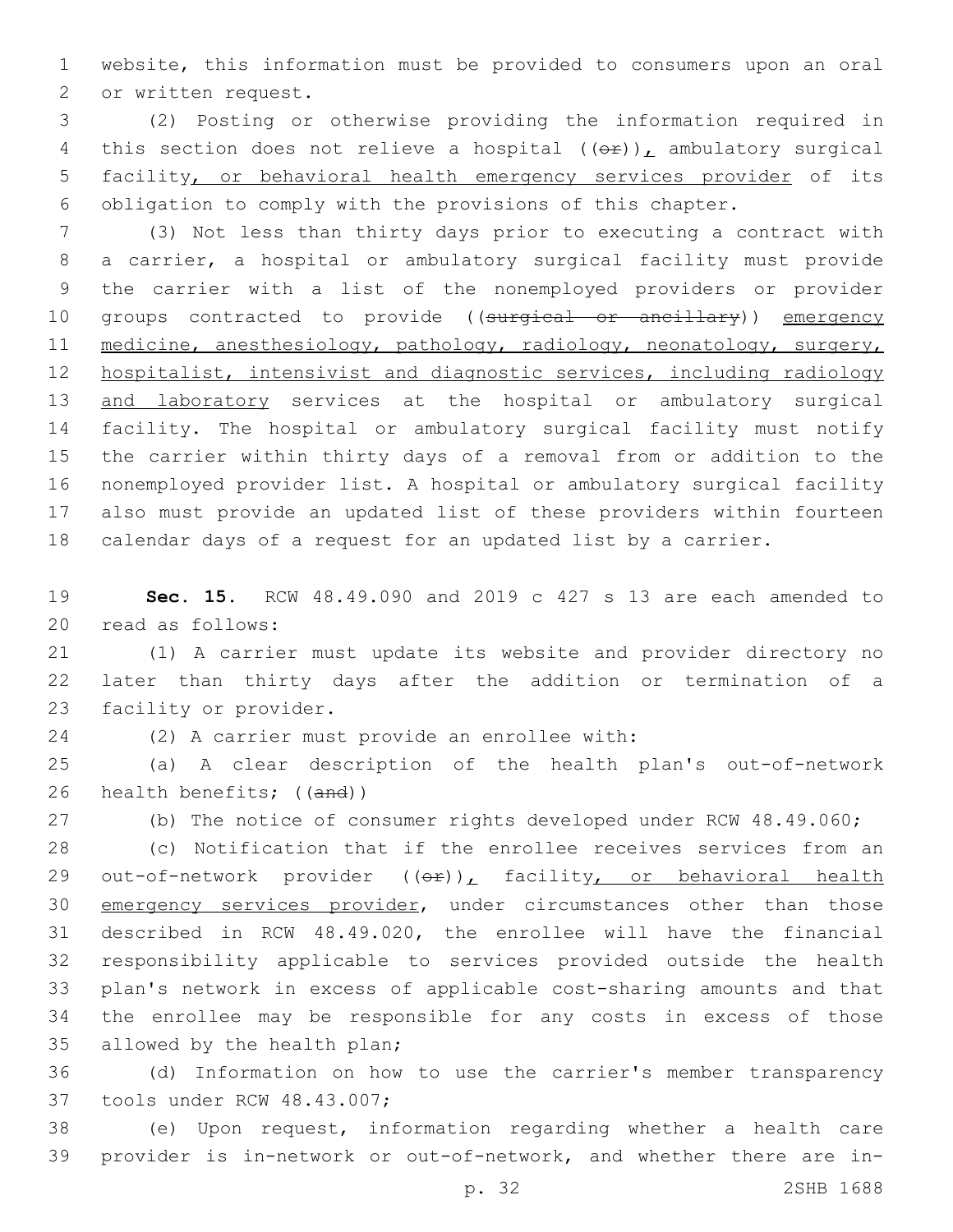1 network providers available to provide ((surgical or ancillary)) 2 emergency medicine, anesthesiology, pathology, radiology, neonatology, surgery, hospitalist, intensivist and diagnostic services, including radiology and laboratory services at specified in-network hospitals or ambulatory surgical facilities; and

 (f) Upon request, an estimated range of the out-of-pocket costs 7 for an out-of-network benefit.

 **Sec. 16.** RCW 48.49.100 and 2019 c 427 s 14 are each amended to 9 read as follows:

 (1) If the commissioner has cause to believe that any health care 11 provider, hospital, (( $\Theta$ )) ambulatory surgical facility, or 12 behavioral health emergency services provider, has engaged in a pattern of unresolved violations of RCW 48.49.020 or 48.49.030, the commissioner may submit information to the department of health or the appropriate disciplining authority for action. Prior to submitting information to the department of health or the appropriate 17 disciplining authority, the commissioner may provide the health care 18 provider, hospital,  $(0 + e)$ ) ambulatory surgical facility, or 19 behavioral health emergency services provider, with an opportunity to cure the alleged violations or explain why the actions in question 21 did not violate RCW 48.49.020 or 48.49.030.

22 (2) If any health care provider, hospital, ((or)) ambulatory 23 surgical facility, or behavioral health emergency services provider, has engaged in a pattern of unresolved violations of RCW 48.49.020 or 48.49.030, the department of health or the appropriate disciplining authority may levy a fine or cost recovery upon the health care 27 provider, hospital, ((OP)) ambulatory surgical facility, or behavioral health emergency services provider in an amount not to exceed the applicable statutory amount per violation and take other action as permitted under the authority of the department or disciplining authority. Upon completion of its review of any potential violation submitted by the commissioner or initiated directly by an enrollee, the department of health or the disciplining authority shall notify the commissioner of the results of the review, including whether the violation was substantiated and any enforcement action taken as a result of a finding of a substantiated violation.

 (3) If a carrier has engaged in a pattern of unresolved violations of any provision of this chapter, the commissioner may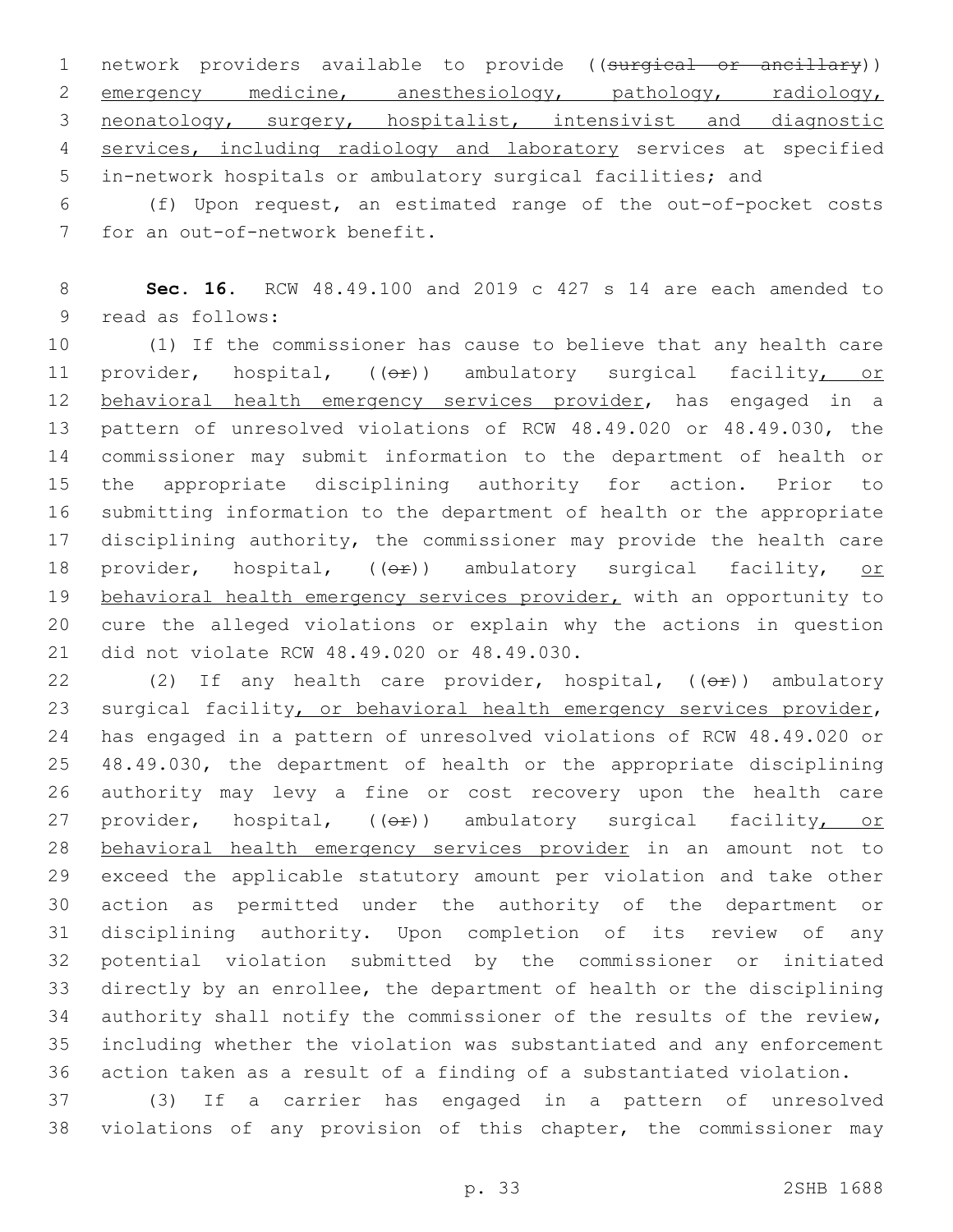1 levy a fine or apply remedies authorized under this chapter, chapter 48.02 RCW, RCW 48.44.166, 48.46.135, or 48.05.185.2

 (4) For purposes of this section, "disciplining authority" means the agency, board, or commission having the authority to take disciplinary action against a holder of, or applicant for, a professional or business license upon a finding of a violation of chapter 18.130 RCW or a chapter specified under RCW 18.130.040.

8 **Sec. 17.** RCW 48.49.130 and 2019 c 427 s 23 are each amended to 9 read as follows:

10 ((The)) As authorized in 45 C.F.R. Sec. 149.30 as in effect on 11 the effective date of this section, the provisions of this chapter 12 apply to a self-funded group health plan whether governed by or 13 exempt from the provisions of the federal employee retirement income 14 security act of 1974 (29 U.S.C. Sec. 1001 et seq.) only if the self-15 funded group health plan elects to participate in the provisions of 16 RCW 48.49.020 ((through)) and 48.49.030, section 9 of this act, and 17 RCM 48.49.040. To elect to participate in these provisions, the self-18 funded group health plan shall provide notice, on an annual basis, to 19 the commissioner in a manner prescribed by the commissioner, 20 attesting to the plan's participation and agreeing to be bound by RCW 21 48.49.020 ((through)) and 48.49.030, section 9 of this act, and RCW 22 48.49.040. An entity administering a self-funded health benefits plan 23 that elects to participate under this section, shall comply with the 24 provisions of RCW 48.49.020 ((through)) and 48.49.030, section 9 of 25 this act, and RCW 48.49.040.

26 **Sec. 18.** RCW 48.49.150 and 2019 c 427 s 25 are each amended to read as follows:27

28 (1) When determining the adequacy of a proposed provider network 29 or the ongoing adequacy of an in-force provider network, the 30 commissioner must ((consider whether)) review the carrier's proposed 31 provider network or in-force provider network to determine whether 32 the network includes a sufficient number of contracted providers of 33 ((emergency and surgical or ancillary)) emergency medicine, 34 anesthesiology, pathology, radiology, neonatology, surgery, 35 hospitalist, intensivist and diagnostic services, including radiology 36 and laboratory services at or for the carrier's contracted in-network 37 hospitals or ambulatory surgical facilities to reasonably ensure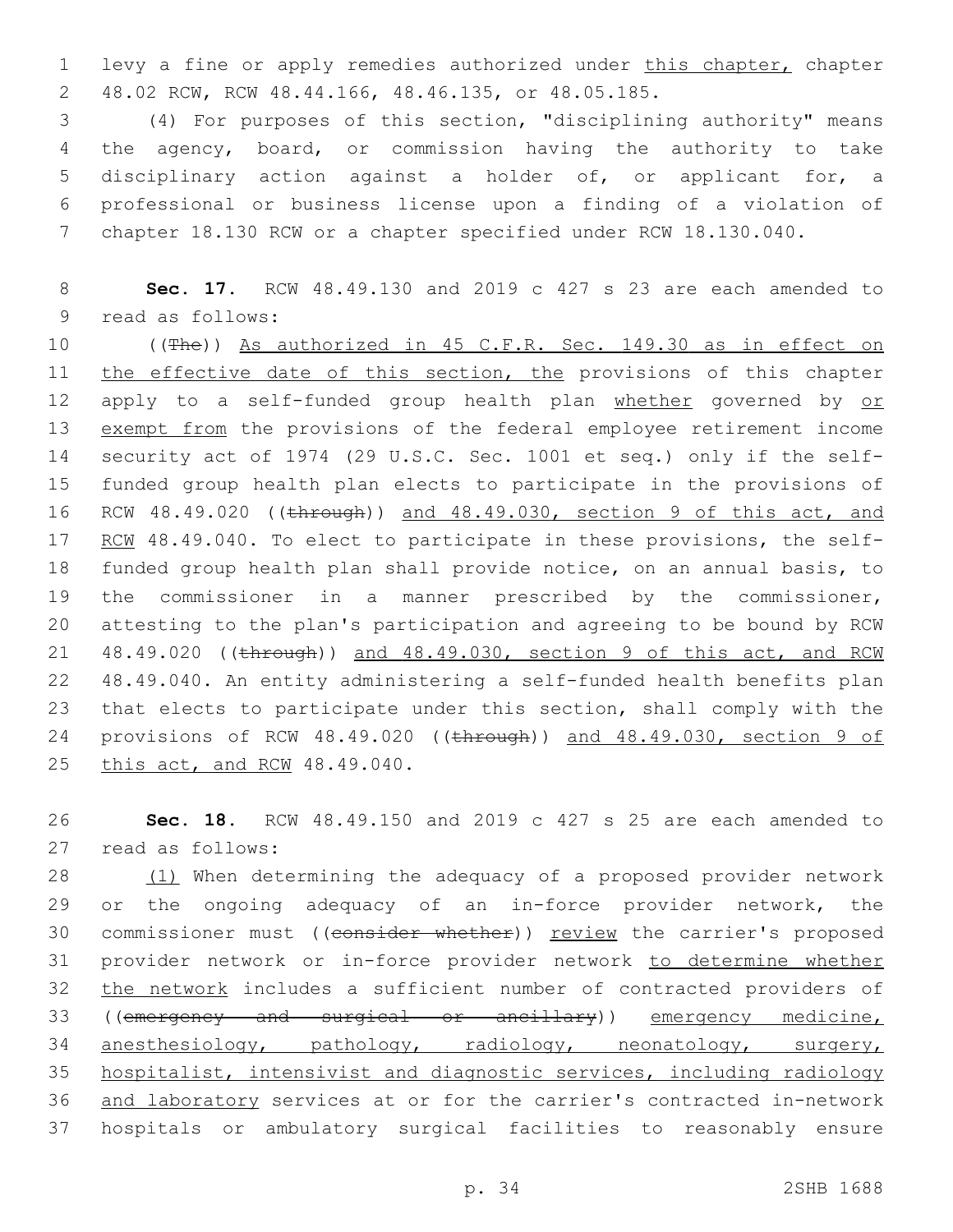enrollees have in-network access to covered benefits delivered at 2 that facility.

- (2)(a) When determining the adequacy of a proposed provider network or the ongoing adequacy of an in-force provider network, the commissioner may allow a carrier to submit an alternate access delivery request. The commissioner shall define the circumstances under which a carrier may submit an alternate access delivery request and the requirements for submission and approval of such a request in rule. To submit an alternate access delivery request, a carrier shall:
- (i) Ensure that enrollees will not bear any greater cost of receiving services under the alternate access delivery request than 13 if the provider or facility was contracted with the carrier or make 14 other arrangements acceptable to the commissioner;
- (ii) Provide substantial evidence of good faith efforts on its 16 part to contract with providers or facilities; and
- (iii) Demonstrate that there is not an available provider or 18 facility with which the carrier can contract to meet the commissioner's provider network standards.
- (b) For services for which balance billing is prohibited under RCW 48.49.020, a carrier may not treat its payment of nonparticipating providers or facilities under this chapter or P.L. 116-260 (enacted December 27, 2020) as a means to satisfy network access standards established by the commissioner unless approved by the commissioner as provided in this subsection. The commissioner may approve and determine the associated process for a carrier to use the offer of payment and dispute resolution process provided in section 9 of this act and RCW 48.49.040 to determine the amount that will be paid to providers or facilities for services referenced in the 30 alternate access delivery request, provided that the associated process adopted by the commissioner requires that carriers provide documentation of good faith efforts to contract for the delivery of services.
- (3) When determining the adequacy of a carrier's proposed provider network or the ongoing adequacy of an in-force provider network, beginning January 1, 2023, the commissioner shall require that the carrier's proposed provider network or in-force provider network include a sufficient number of contracted behavioral health emergency services providers.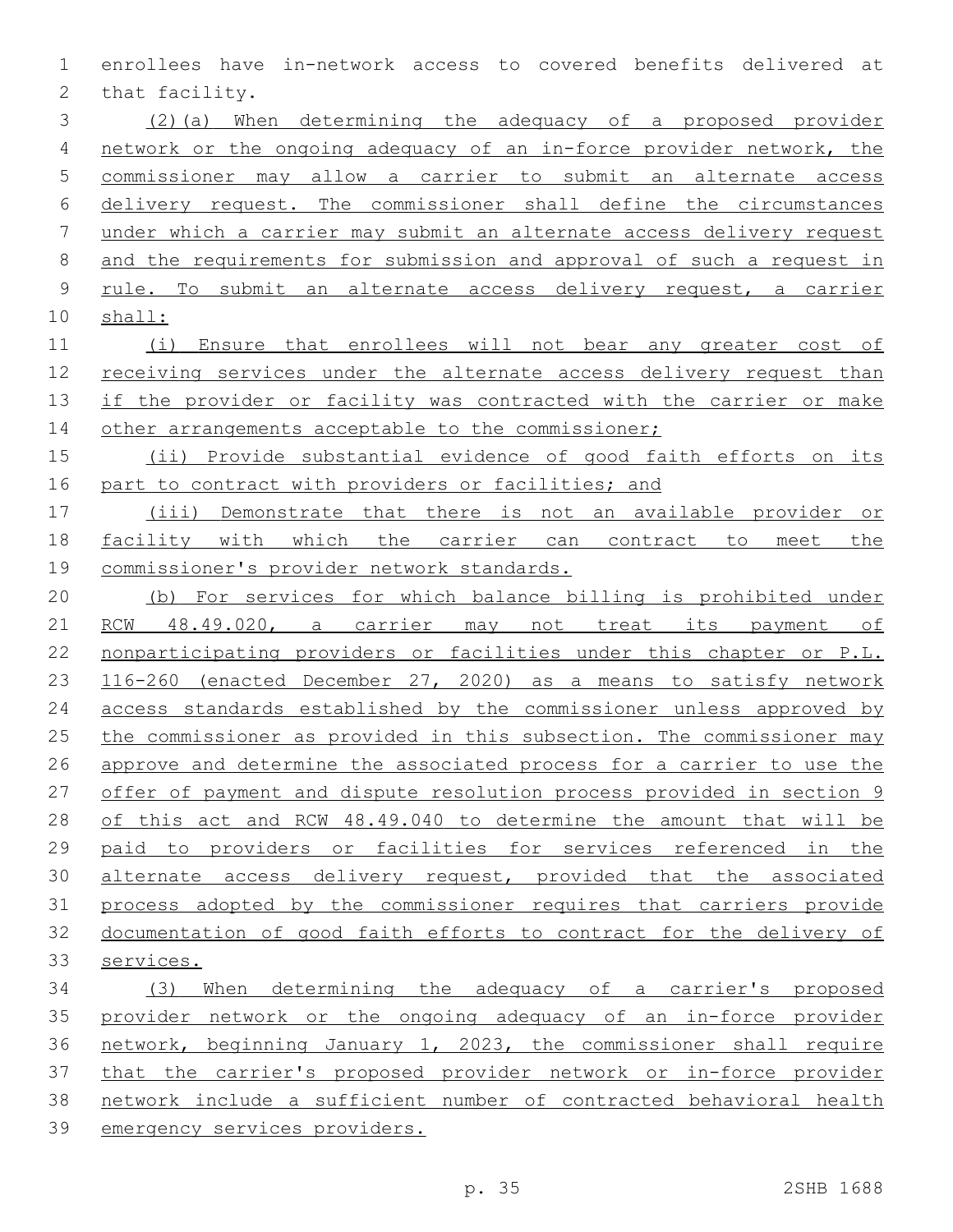NEW SECTION. **Sec. 19.** A new section is added to chapter 48.49 2 RCW to read as follows:

 The commissioner is authorized to enforce provisions of P.L. 116-260 (enacted December 27, 2020, as the consolidated appropriations act of 2021) that are applicable to or regulate the conduct of carriers issuing health plans or grandfathered health plans to residents of Washington state on or after January 1, 2022. In addition to the enforcement actions authorized under RCW 48.02.080, the commissioner may impose a civil monetary penalty in an amount not to exceed \$100 for each day for each individual with respect to which a failure to comply with these provisions occurs.

 **Sec. 20.** RCW 48.49.110 and 2019 c 427 s 15 are each amended to 13 read as follows:

14 (1) The commissioner may adopt rules to implement and administer this chapter, including rules governing the dispute resolution 16 process established in RCW 48.49.040.

 (2) The commissioner may adopt rules to adopt or incorporate by reference without material change federal regulations adopted on or after the effective date of this section that implement P.L. 116-260 (enacted December 27, 2020).

 NEW SECTION. **Sec. 21.** A new section is added to chapter 48.49 22 RCW to read as follows:

 (1) On or before October 1, 2023, the commissioner, in collaboration with the health care authority and the department of health, must submit a report and any recommendations to the appropriate policy and fiscal committees of the legislature as to how balance billing for ground ambulance services can be prevented and whether ground ambulance services should be subject to the balance billing restrictions of this chapter. In developing the report and 30 any recommendations, the commissioner must:

 (a) Consider any recommendations made to congress by the advisory committee established in section 117 of P.L. 116-260 to review options to improve the disclosure of charges and fees for ground ambulance services, better inform consumers of insurance options for such services, and protect consumers from balance billing; and

 (b) Consult with the department of health, the health care authority, the state auditor, consumers, hospitals, carriers, private ground ambulance service providers, fire service agencies, and local

p. 36 2SHB 1688